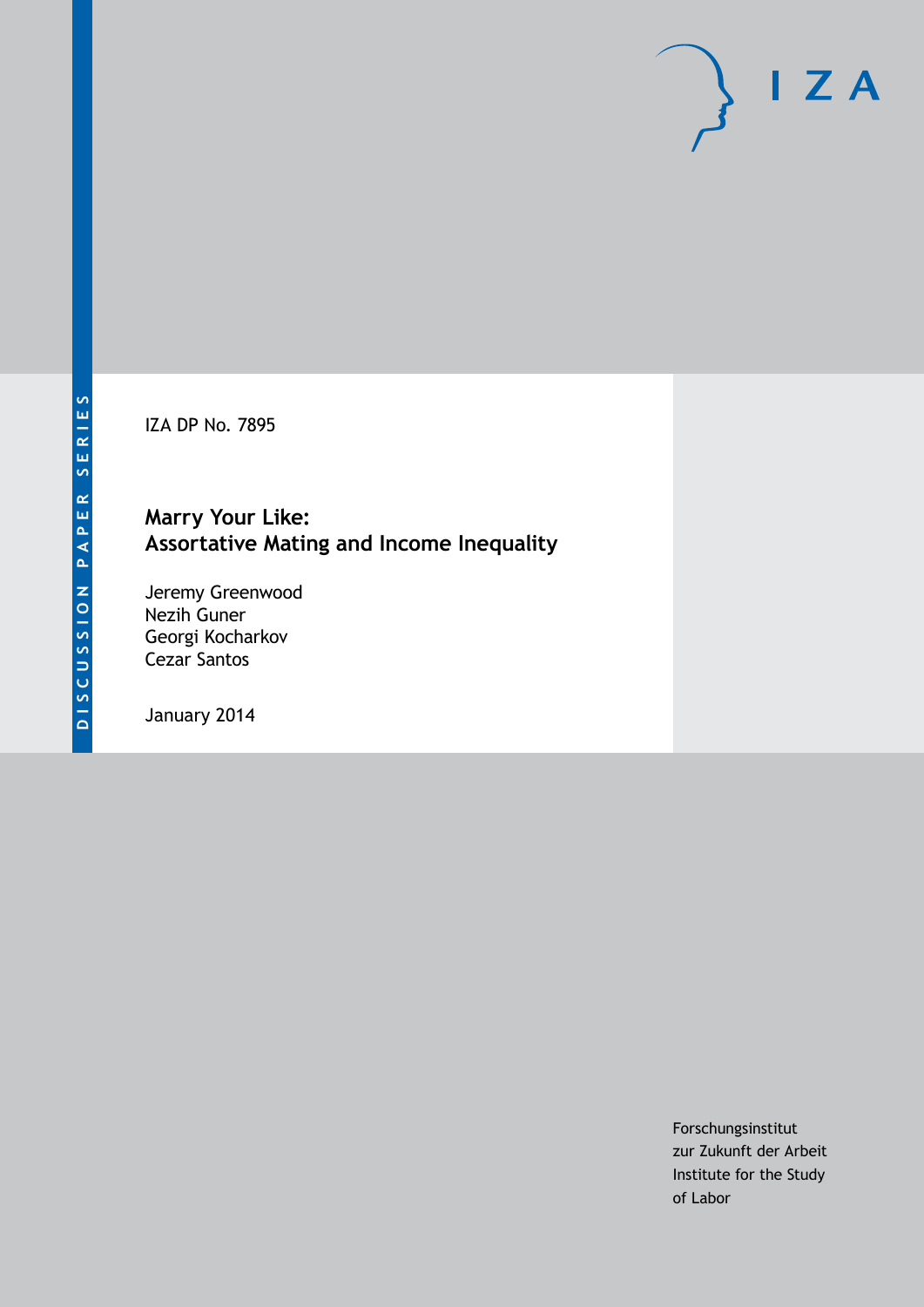# **Marry Your Like: Assortative Mating and Income Inequality**

# **Jeremy Greenwood**

*University of Pennsylvania*

## **Nezih Guner**

*ICREA-MOVE, Universitat Autonoma de Barcelona, Barcelona GSE and IZA*

### **Georgi Kocharkov**

*University of Konstanz*

# **Cezar Santos**

*University of Mannheim*

Discussion Paper No. 7895 January 2014

IZA

P.O. Box 7240 53072 Bonn **Germany** 

Phone: +49-228-3894-0 Fax: +49-228-3894-180 E-mail: [iza@iza.org](mailto:iza@iza.org)

Any opinions expressed here are those of the author(s) and not those of IZA. Research published in this series may include views on policy, but the institute itself takes no institutional policy positions. The IZA research network is committed to the IZA Guiding Principles of Research Integrity.

The Institute for the Study of Labor (IZA) in Bonn is a local and virtual international research center and a place of communication between science, politics and business. IZA is an independent nonprofit organization supported by Deutsche Post Foundation. The center is associated with the University of Bonn and offers a stimulating research environment through its international network, workshops and conferences, data service, project support, research visits and doctoral program. IZA engages in (i) original and internationally competitive research in all fields of labor economics, (ii) development of policy concepts, and (iii) dissemination of research results and concepts to the interested public.

<span id="page-1-0"></span>IZA Discussion Papers often represent preliminary work and are circulated to encourage discussion. Citation of such a paper should account for its provisional character. A revised version may be available directly from the author.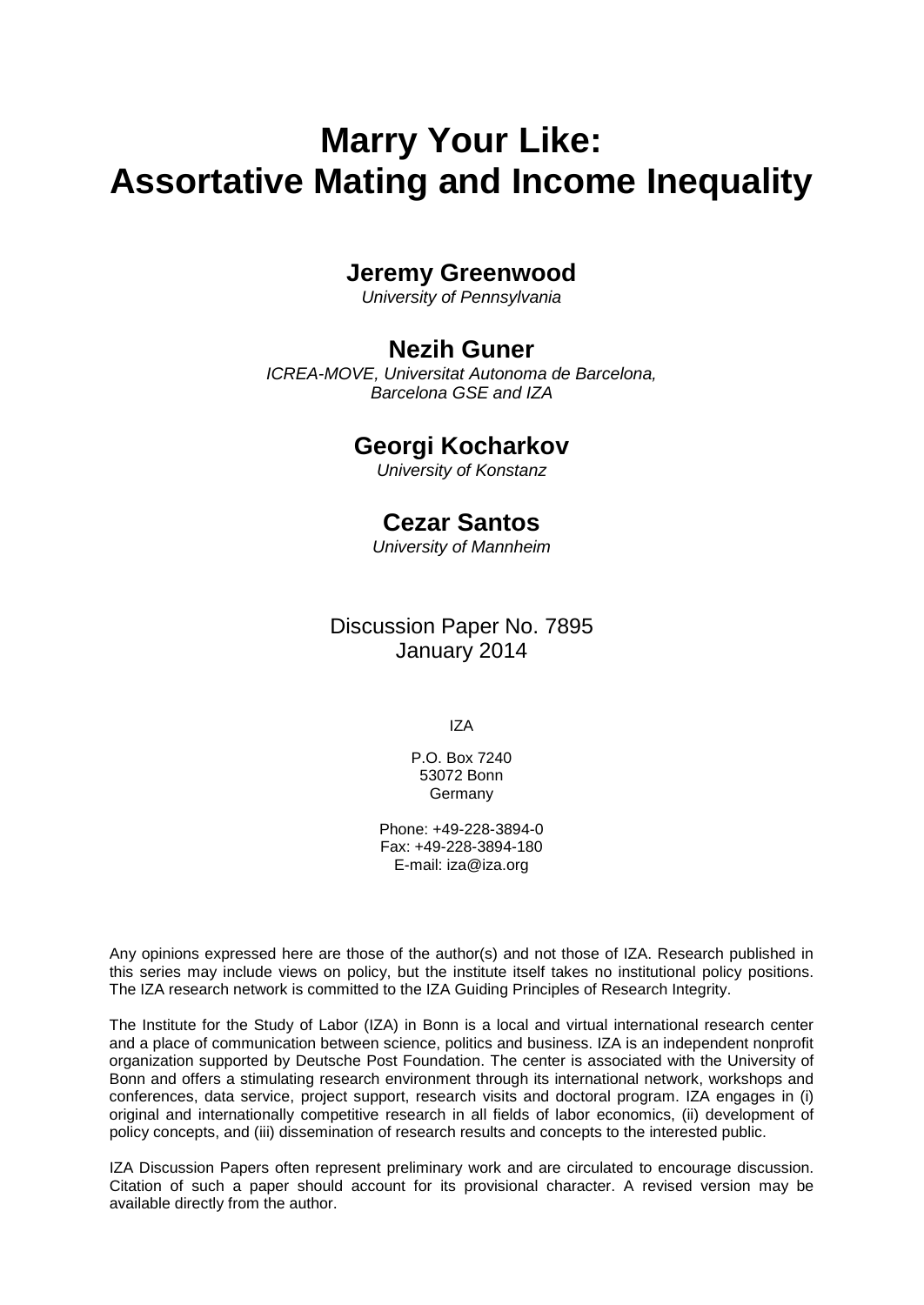IZA Discussion Paper No. 7895 January 2014

# **ABSTRACT**

# **Marry Your Like: Assortative Mating and Income Inequality[\\*](#page-1-0)**

Has there been an increase in positive assortative mating? Does assortative mating contribute to household income inequality? Data from the United States Census Bureau suggests there has been a rise in assortative mating. Additionally, assortative mating affects household income inequality. In particular, if matching in 2005 between husbands and wives had been random, instead of the pattern observed in the data, then the Gini coefficient would have fallen from the observed 0.43 to 0.34, so that income inequality would be smaller. Thus, assortative mating is important for income inequality. The high level of married female laborforce participation in 2005 is important for this result.

JEL Classification: D31, J11, J12, J22

Keywords: assortative mating, married female labor supply, inequality

Corresponding author:

Nezih Guner **MOVE** Facultat d'Economia Edifici B – Campus de Bellaterra 08193 Bellaterra, Cerdanyola del Vallès **Spain** E-mail: [nezih.guner@movebarcelona.eu](mailto:nezih.guner@movebarcelona.eu)

This paper is prepared for the 2014 American Economic Review Papers and Proceedings. Guner acknowledges support from European Research Council (ERC) Grant 263600.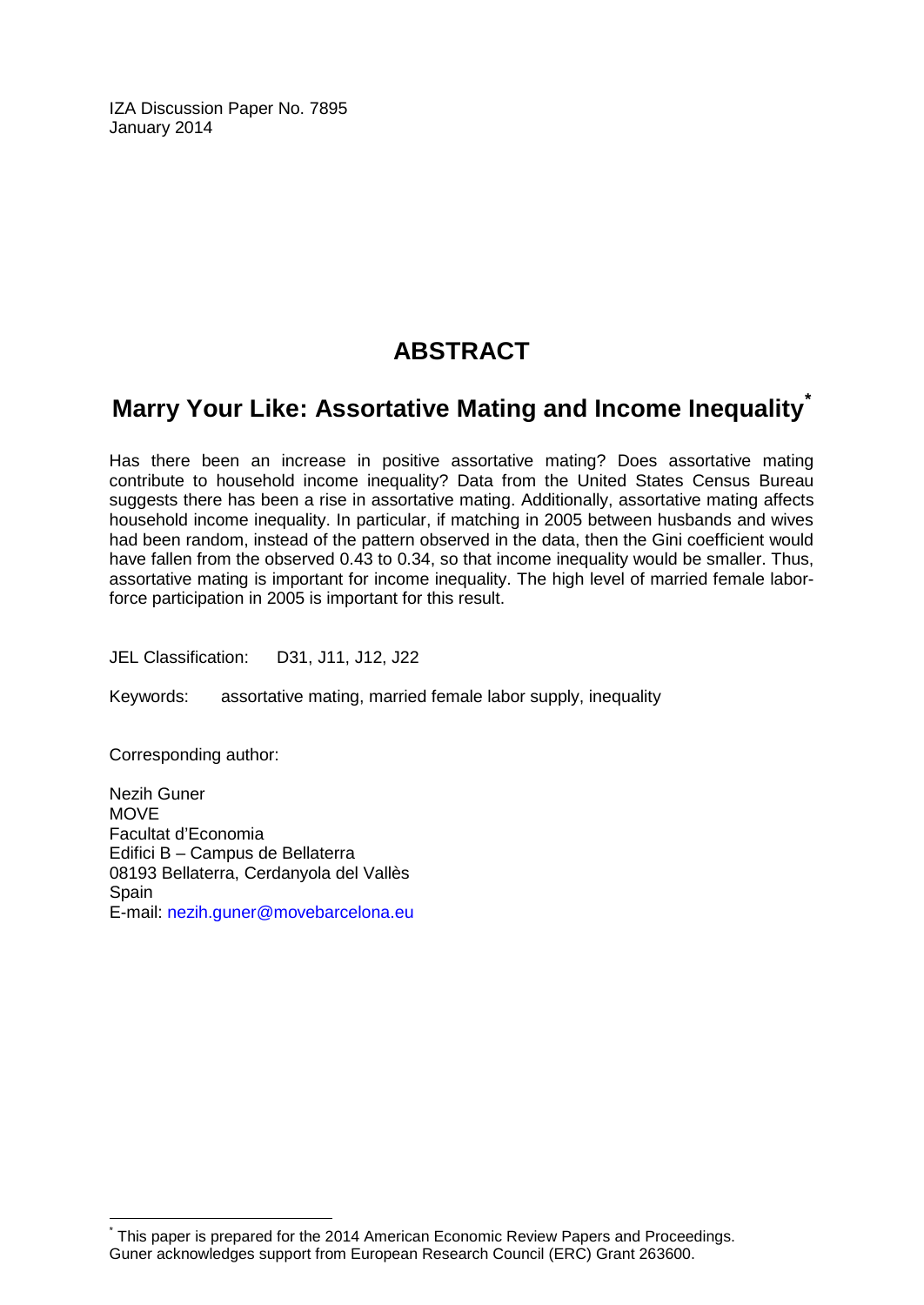### 1 Introduction

Has there been an increase in positive assortative mating on the marriage market since 1960? How does positive assortative mating in the marriage market contribute to income inequality across households? These two questions are addressed here. To answer them, samples of hundreds of thousands of households from the United States Census Bureau are analyzed for the period 1960 to 2005.

# 2 The Rise in Positive Assortative Mating

Start with the first question: Has there been a rise in positive assortative mating in marriage across U.S. households? To address this question, consider a regression between a wifeís educational level and her husband's. In particular, a regression of the following form is run for the years  $y = 1960, 1970, 1980, 1990, 2000, 2005$ :

$$
\text{EDU}_{my}^{w} = \alpha + \beta \text{EDU}_{my}^{h} + \sum_{t \in \mathcal{T}} \gamma_t \times \text{EDU}_{my}^{h} \times \text{YEAR}_{ty} + \sum_{t \in \mathcal{T}} \theta_t \times \text{YEAR}_{ty} + \varepsilon_{my}, \text{ with } \varepsilon_{my} \sim N(0, \sigma).
$$

Here  $EDU_{my}^h$  and  $EDU_{my}^w$  represent the years of education for the husband and wife in marriage m for year y. The variable  $YEAR_{ty}$  is a time dummy. It is set up so that  $YEAR_{ty} = 1$ , if  $t = y$ , and YEAR<sub>ty</sub> = 0, if  $t \neq y$ , where  $t \in \mathcal{T} \equiv \{1970, 1980, 1990, 2000, 2005\}$ . The coefficient  $\beta$ measures the impact of a husband's education on his wife's for the baseline year 1960, since YEAR<sub>ty</sub> = 0, for all t, when  $y = 1960$ . The coefficient  $\gamma_t$  gives the additional impact of a husband's education on his wife's relative to the baseline year, 1960. The evolution of  $\gamma_t$ over time speaks to changes in the degree of assortative mating. The regression also includes a fixed effect for each year as measured by the constants  $\alpha$  and  $\theta_t$ . The  $\theta_t$ 's control for the secular rise in the educational levels for the married population. The lefthand side panel of Figure 1 plots the upshot of the regression analysis. As can be seen,  $\gamma_t$  rises over time, implying that the degree of assortative mating has increased.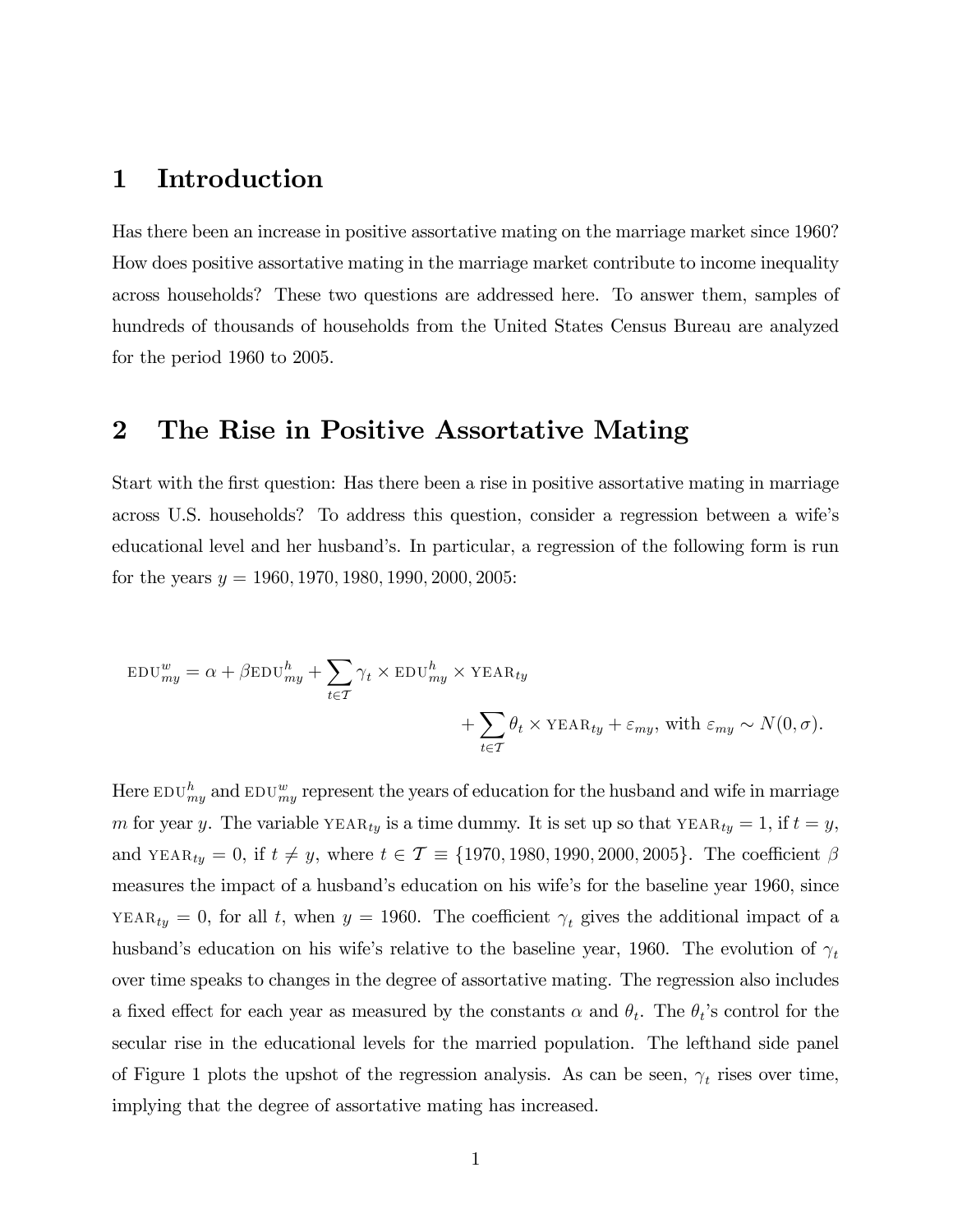The levels of education are collapsed into five categories for the rest of the analysis: less than high school  $(HS-)$ , high school  $(HS)$ , some college  $(C-)$ , college  $(C)$ , and post college  $(C+)$ . Kendall's  $\tau$  rank correlation is computed between a husband's and wife's education for each year. The changes in Kendall's  $\tau$  over time are illustrated in Figure 1, righthand side panel. While the series displays some nonmonotonicity, Kendall's  $\tau$  is clearly higher in 2005 relative to 1960.

Last, the pattern of assortative mating between a husband's and wife's educational levels can be examined in a contingency table, as the upper panel in Table 1 does. Each cell in the contingency table has two entries. The first entry gives the observed fraction of married households in the cell, while the second number displays the fraction that would occur if matching was random. The diagonal of the contingency table describes the matches that occur when husband and wife have identical educational levels, both for the observed matches and when they are random. Take sum along the diagonal for each of these two types of matches, actual and random. Next, compute the ratio of the actual to random matches and denote it by  $\delta$ . This ratio is also plotted in Figure 1, righthand side panel, for the years 1960, 1970,  $\cdots$ , 2005. First, as can be seen, there is positive assortative mating. That is, the ratios are larger than one, implying that the number of matches between husband and wife with the identical education level is larger than what would occur if matching was random. Second, they increase over time. Greenwood et al. (2013) present a structural model of this rise in positive assortative mating.

# 3 Assortative Mating and Income Inequality

Turn to the second question: How does marital sorting affect household income inequality? Interest in this question is not without precedence. For example, Cancian and Reed (1998) and Schwartz (2010) both conclude that an increase in assortative mating has led to a rise in income inequality. The current research addresses this question using an accounting-based methodology, which is quite different from other studies. Some income statistics for married households by educational class are presented in the lower panel of Table 1. Again, each cell has two entries. The first number gives the married household's income *relative* to mean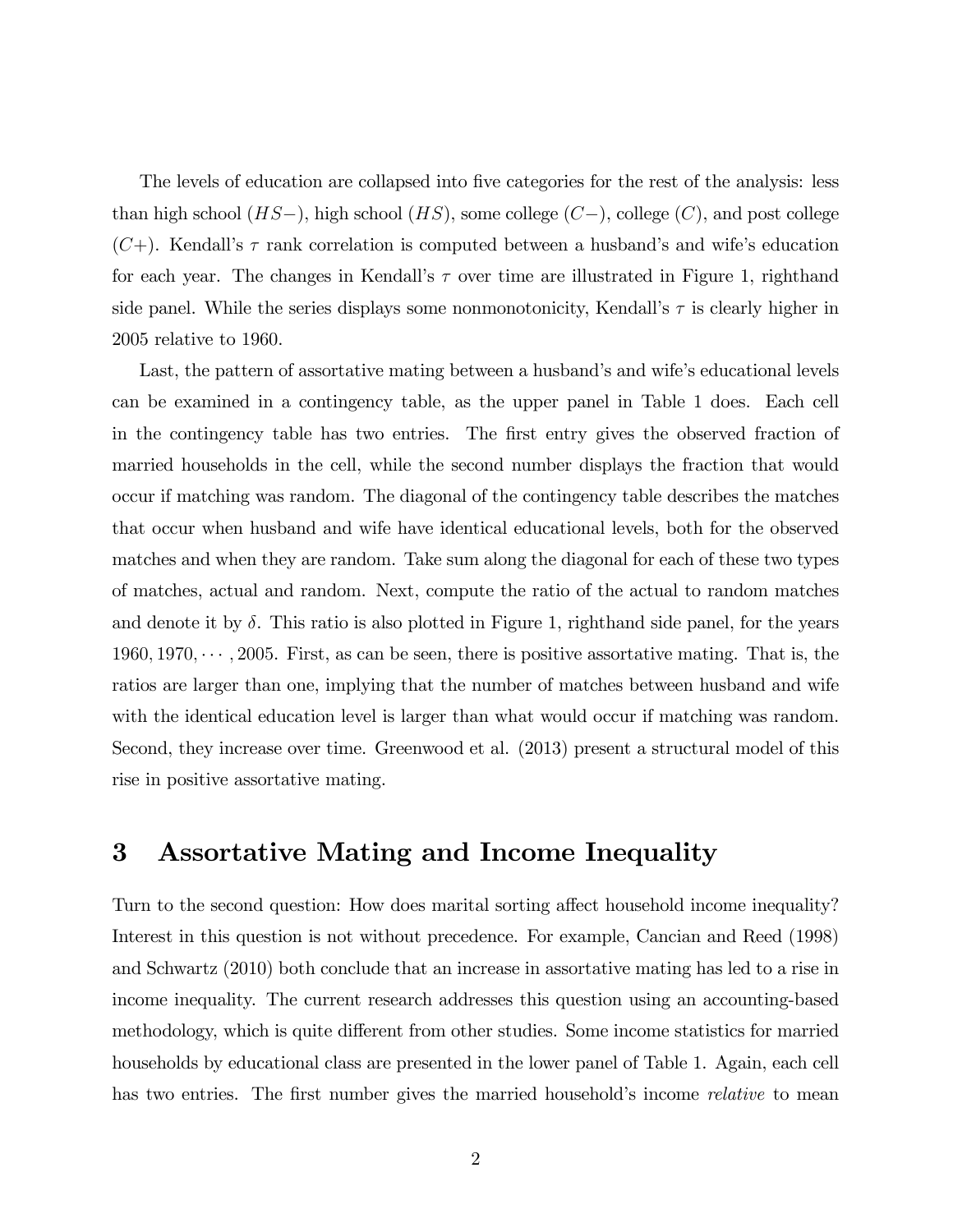income in the economy across all households, married and/or single. The second number is the share of the wifeís labor income in household labor income. In 1960 if a woman with a less-than-high-school education  $(HS-)$  married a similarly educated man their household income would be 77 percent of mean household income. If that same woman married a man with a college education  $(C)$  then household income would be 124 percent of the mean. Alternatively, in 2005 if a woman with post-college education  $(C+)$  marries a man with a less-than-high-school education their income would be 92 percent of mean household income. This rises to 219 percent if her husband also has a post-college education. So, at some level, sorting matters for household income.

### 3.1 Constructing Lorenz Curves and Gini Coefficients

Let  $f_{ij}$  denote the fraction of households in the U.S. that are of type i in income percentile j and  $r_{ij}$  represent the income of such a household relative to mean household income. The percentile index  $j$  is expressed in terms of fractions (e.g., 0.10 instead of 10). The types are classified as follows: There are married and single households. In a married household each person is indexed by one of the above educational levels. The wife is also categorized by whether she works or not. There are ten income percentiles (deciles) so  $j \in$  $\{0.1, 0.2, \dots, 1.0\}$ . This leads to 550  $(i, j)$ -combinations of households in total for each year. The share of aggregate income that percentile j accounts for,  $s_j$ , is given by  $s_j = \sum_i f_{ij} r_{ij}$ . The cumulative share of income at percentile p is thus  $l_p \equiv \sum_j^p s_j = \sum_j^p \sum_i f_{ij} r_{ij}$ . A Lorenz curve plots  $l_p$  against  $p = \sum_j^p \sum_i f_{ij}$ . The Gini coefficient, g, is twice the area between the Lorenz curve and the  $45^0$  line. If p moves continuously then the Gini coefficient is defined by  $g = 2 \int_0^1 |l_p - p| dp$ , where  $0 \le g \le 1$ . A higher value for g implies a greater degree of income inequality. The Lorenz curve and Gini coefficient are clearly functions of the  $f_{ij}$ 's and the  $r_{ij}$ 's, for all i and j, so write  $l_p = \text{LORENZ}_p(\lbrace f_{ij} \rbrace, \lbrace r_{ij} \rbrace)$  and  $g = \text{GINI}(\lbrace f_{ij} \rbrace, \lbrace r_{ij} \rbrace)$ .

The Lorenz curves for 1960 and 2005 are pictured in the lefthand side panel of Figure 2. They show a rise in inequality. The Gini coefficient rises from  $0.34$  to  $0.43$ . The righthand side panel shows the relative income for each percentile. In 1960 a household at the 10th percentile earned 16 percent of mean income. This dropped to 8 percent in 2005. A household in the 90th percentile earned 251 percent of mean income in 1960 versus 317 percent in 2005.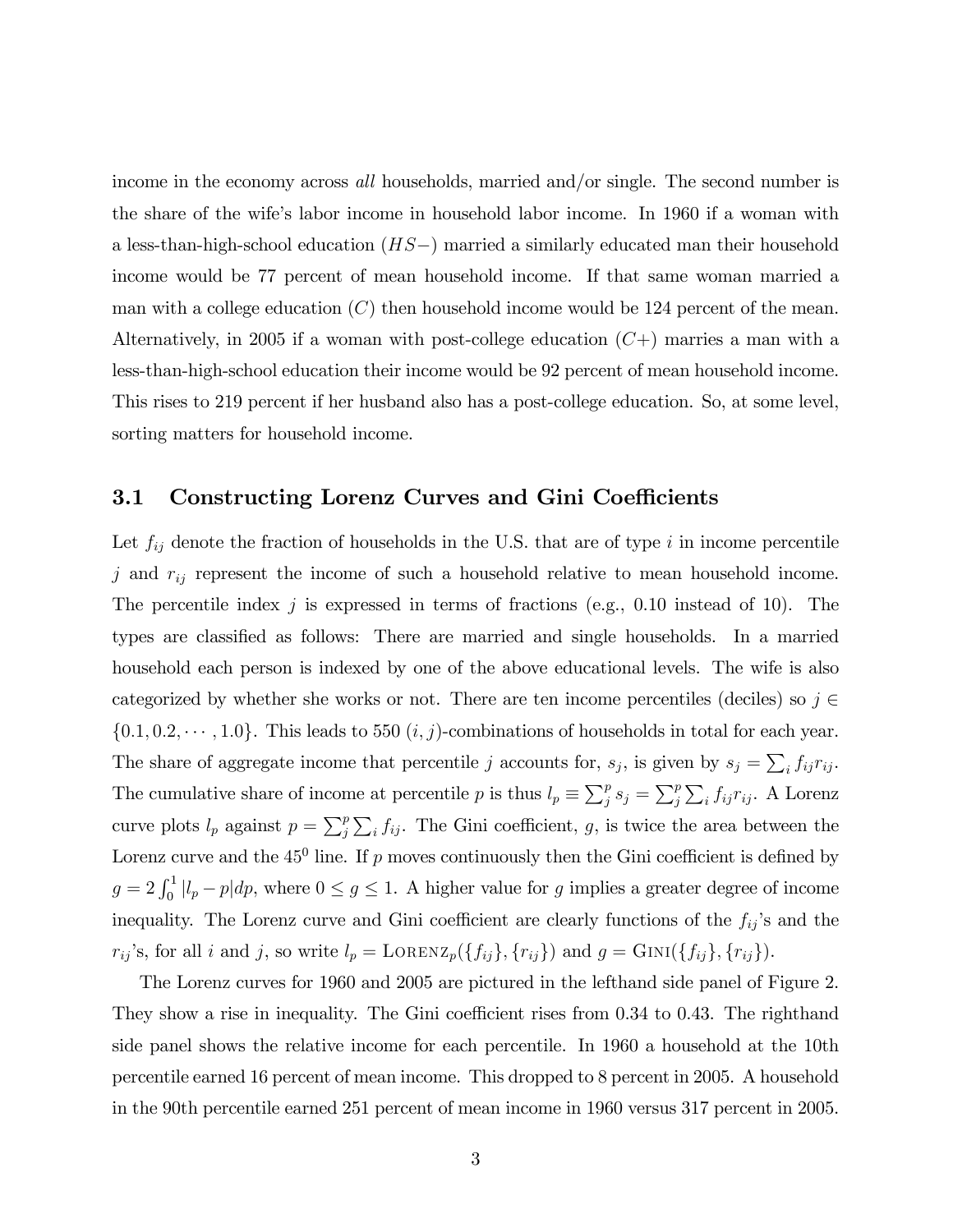Incomes are more polarized in 2005. The change in wages across individuals is the primary driver of this increase in income inequality.

### 3.2 Assortative versus Random Matching

Suppose that matching was random instead of assortative. What would have happened to the income distributions in 1960 and 2005? To do this experiment the observed pattern of matching for married couples shown in the contingency table is replaced by the pattern that would occur if matching was random. Let  $\mathcal M$  represent that set of indices for married couples and S be the set for singles. The experiment involves replacing the observed  $\{f_{ij}\}$ 's for  $(i, j) \in$ M with the set that would obtain if matching was random, denoted by  $\{\hat{f}_{ij}\}\$ for  $(i, j) \in \mathcal{M}$ . The counterfactual Lorenz curve and Gini coefficient are given by  $\text{LORENZ}_p(\lbrace f'_{ij}\rbrace, \lbrace r_{ij}\rbrace)$  and GINI( $\{f'_{ij}\}, \{r_{ij}\}\)$ , where  $\{f'_{ij}\}\equiv \{f_{ij}\}\mathcal{M} \cup \{f_{ij}\}\mathcal{S}$ .

The results of the counterfactual experiment are interesting. Moving from the observed pattern of assortative matching in 1960 to a random pattern has little discernible impact on income inequality. The Gini coefficient drops only slightly to 0.33. Repeating the experiment for 2005 has a marked impact on the income distribution, that is shown in the lefthand side panel of Figure 3. As can be seen, the Lorenz curve shifts in and the Gini drops from 0.43 to 0.34. (The analogous diagram for 1960 is not shown since the shift in the Lorenz curve is not noticeable.) Why does this experiment affect the Lorenz curve for 2005 but not 1960? This question will be addressed now.

### 3.3 Matching and Married Female Labor-Force Participation

For positive assortative matching to have an impact on income inequality married females must work. Married females worked more in 2005 than 1960. The righthand side panel of Figure 4 shows married female labor-force participation by percentile. As can be seen, across all income percentiles labor-force participation was higher in 2005 versus 1960, but the increase is most precipitous at the highest percentiles. For example, at the 80th percentile 42 percent of married women worked in 1960. This rose to 77 percent in 2005. At the 20th percentile the numbers are 25 and 34 percent. The lefthand side panel of Figure 4 shows the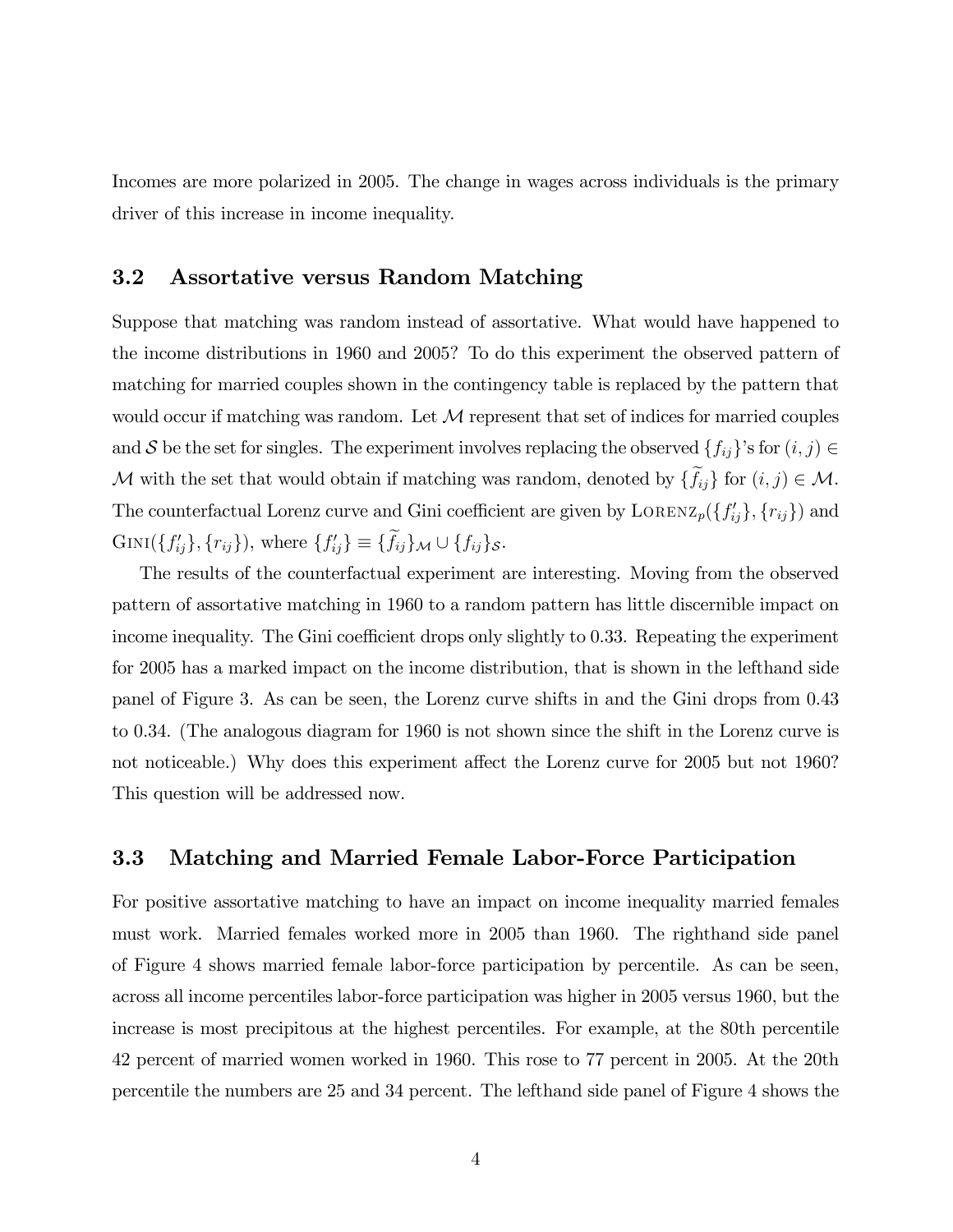contribution of the wifeís labor income to household labor income, again by percentile. The wife's contribution to household labor income is significantly larger in 2005 relative to 1960. This share rises with the income percentile. At the 80th percentile the share that married woman provided to household income rose from 16 to 34 percent, and from 13 to 25 percent at the 20th percentile.

To examine the impact of married female labor-force participation (MFLP) and sorting on income inequality, undertake this thought experiment. Assume that matching is random in the years 1960 and 2005 with one twist: assume that in 1960 married woman participate in the labor force at their 2005 levels and that in 2005 they work at their 1960 levels. The resulting Gini coefficients are  $0.32$  and  $0.45$ . When matching is random, married female labor-force participation has a significant dampening effect on income inequality for the year 2005. Random sorting works to equalize incomes across households in 2005 because it diversifies income across husbands and wives. But, this effect is only operational to the extent that married women work. (That is, for 2005 compare 0.34 with 0.45.) Random matching has less of an effect in 1960 than in 2005. Incomes are less polarized in 1960, as Figure 1 and Table 1 both show.

Another interesting question to ask is what would have happened to income inequality if couples in 2005 matched as in 1960. That is, replace the 2005 contingency table with the 1960 one. This experiment is somewhat tricky to operationalize. In 2005 people were much more educated than in 1960. The fractions of wives (husbands) in the various educational groups can be obtained by summing each column (row) across the rows (columns). In other words, the marginal distributions for husbands and wives linked with the contingency tables have changed across 1960 and 2005. The marginal distributions for females are shown in Table 1, upper panel. The rise in educational attainment for females is readily apparent.

A standardized contingency table for the years 1960 and 2005 can be constructed to control for this. The essential idea is that shifts in the marginal distributions across nonstandardized contingency tables can distort the comparison of the core patterns of association between the variables in the tables. Using the iterative procedure outlined in Mosteller (1968), a contingency table for 1960 can be computed using the 2005 marginal distributions over educational categories for husbands and wives. Another one can be built for 2005 using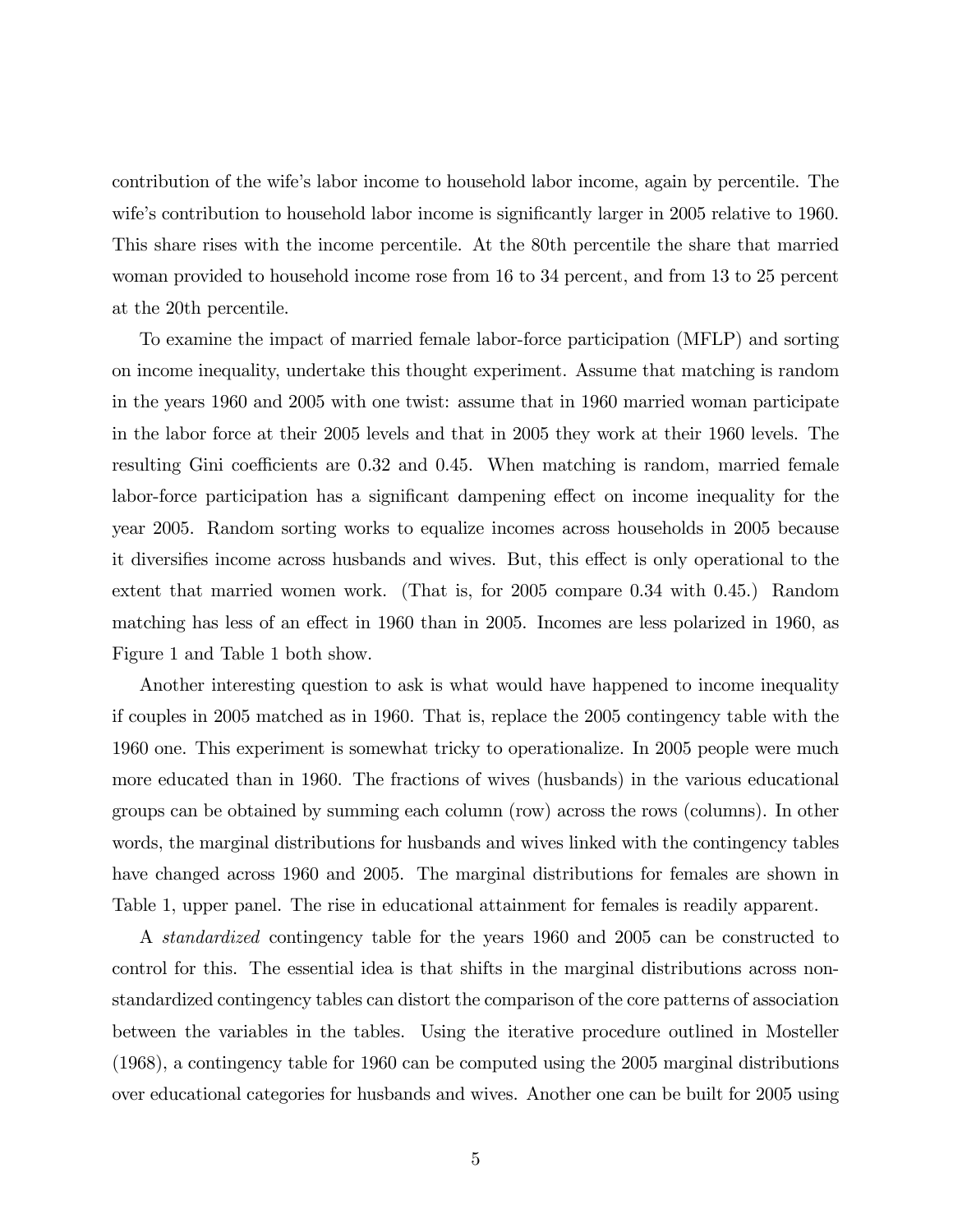the 1960 marginal distributions. (These standardized contingency tables, and the method for generating them, are presented in the appendix.) A comparison of the 1960 contingency table from the data with the standardized one for 2005 shows an increase in assortative mating. The (straight) sum of the diagonals rises from 0.54 to 0.60. (A comparison of 1960 standardized contingency table with the one in the data for 2005 also shows an increase along the diagonal from  $0.44$  to  $0.48$ .) The Gini coefficients associated with these two standardized tables are 0.34 and 0.35. Therefore, if people matched in 2005 according to the 1960 standardized mating pattern there would be a significant reduction in income inequality; i.e., the Gini drops from 0.43 to 0.35. The inward shift in the Lorenz curve is shown in the righthand side panel of Figure 3.

Last, take the 1960 standardized table and additionally impose the 2005 levels of married female labor-force participation. Likewise, force the 1960 levels of married female labor-force participation on the 2005 standardized contingency table. Now, the Gini coefficients are 0.33 and 0.44. Income inequality rises for 2005 (from 0.35 to 0.44). By shutting down married female-labor participation for 2005 income inequality worsens. The Lorenz curve for this experiment virtually lies on top of the one from the data for 2005 (but shifts very slightly outward), so it is not shown in Figure 3. This illustrates the importance of married female labor-force participation for understanding income inequality. The results of the experiments are catalogued in Table 2. So, if people matched in 2005 according to the standardized mating pattern observed in 1960, which showed less positive assortative matching, then income inequality would drop because income is more diversified across husband and wife. For this effect to function females need to work in 2005, as they did, or diversification in household income can't operate.

#### REFERENCES

Cancian, Maria and Deborah Reed. 1998. "Assessing the Effects of Wives' Earnings on Family Income Inequality.<sup>n</sup> The Review of Economics and Statistics, 80 (1): 73-79.

Greenwood, Jeremy, Nezih Guner, Georgi Kocharkov and Cezar Santos. 2013. ìTechnology and the Changing Family: A UniÖed Model of Marriage, Divorce, Educational Attainment and Married Female Labor-Force Participation." NBER Working Paper 17735.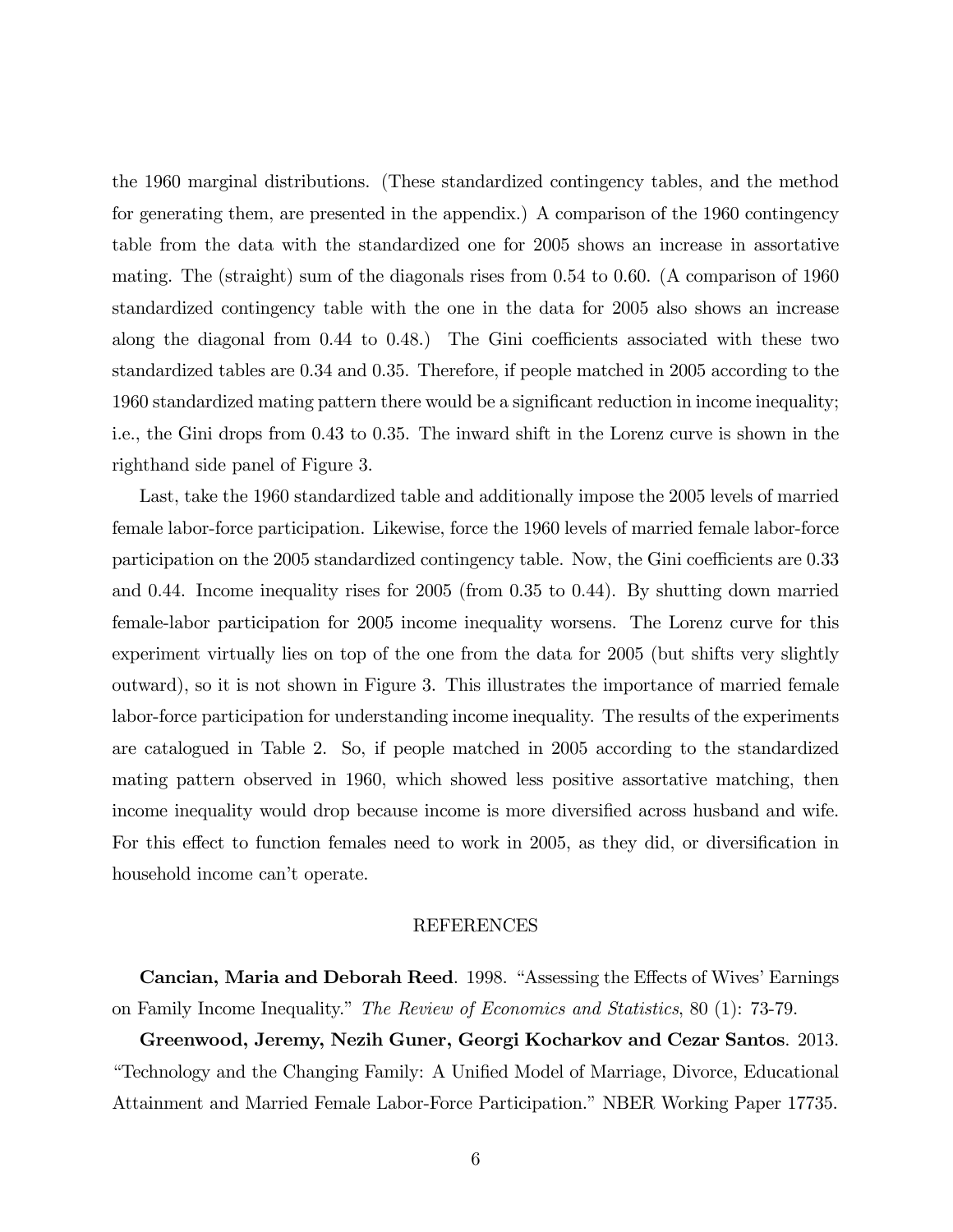Mosteller, Frederick. 1968. "Association and Estimation in Contingency Tables." Journal of the American Statistical Association 63 (321): 1-28.

Schwartz, Christine R. 2010. "Earnings Inequality and the Changing Association between Spouses' Earnings." American Journal of Sociology 115 (5): 1524-1557.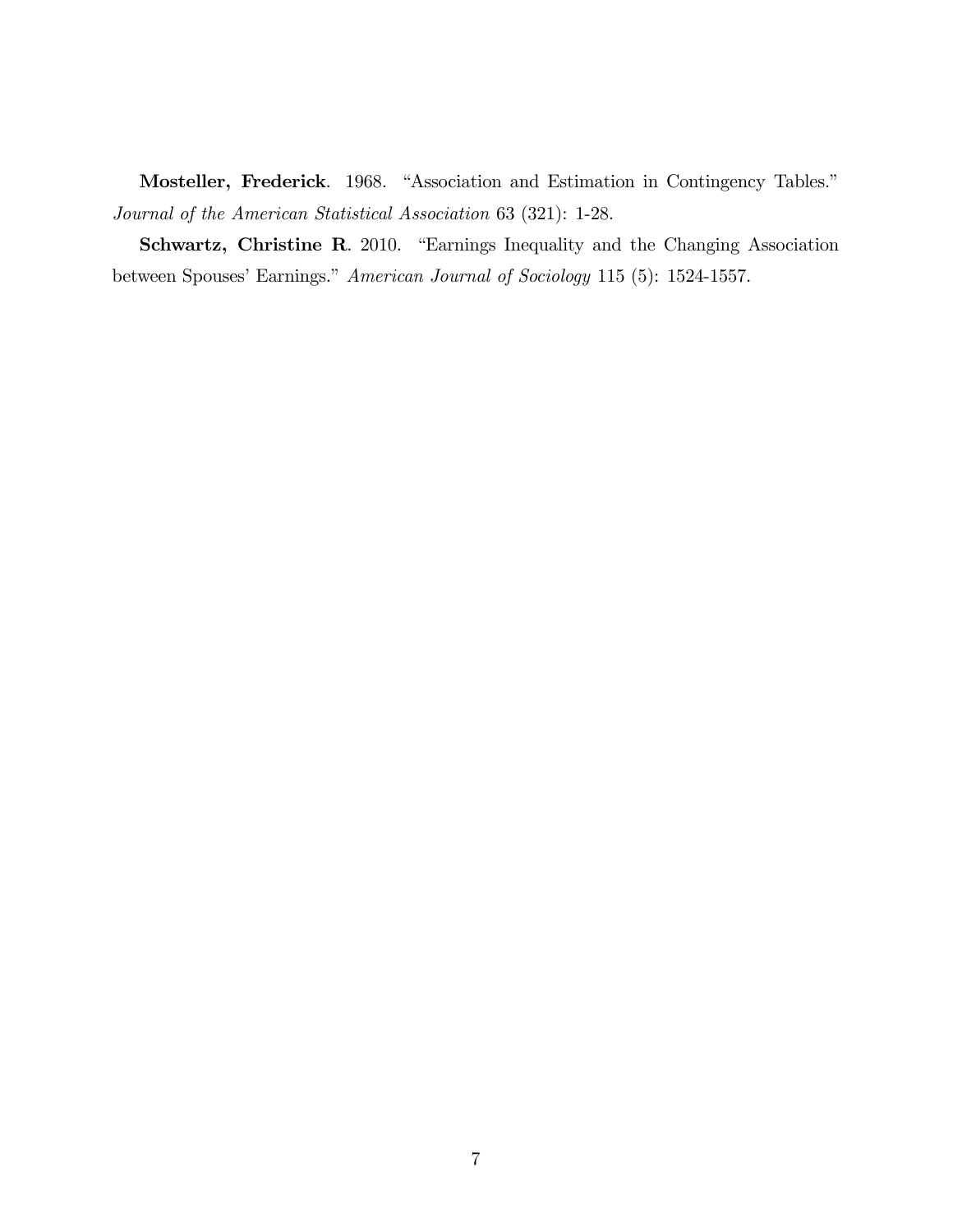

Figure 1: The Rise in Positive Assortative Mating, 1960-2005

Note: The variables  $\gamma_t$ ,  $\tau_t$  and  $\delta_t$  are measures of assortative mating for the years  $t =$  $1960, 1970, \ldots, 2000, 2005$ . A higher value for a variable shows a higher degree of positive assortative mating. See the text for a description of the variables. Source: See the appendix for a description of the data used in all figures and tables.



Figure 2: Income Inequality, 1960 amd 2005

Note: The righthand side panel shows average income for a household in the  $j$ -th percentile relative to mean household income in the economy. The lefthand side panel shows the Lorenz curves for 1960 and 2005. See the appendix for more detail on how the Lorenz curves are constructed.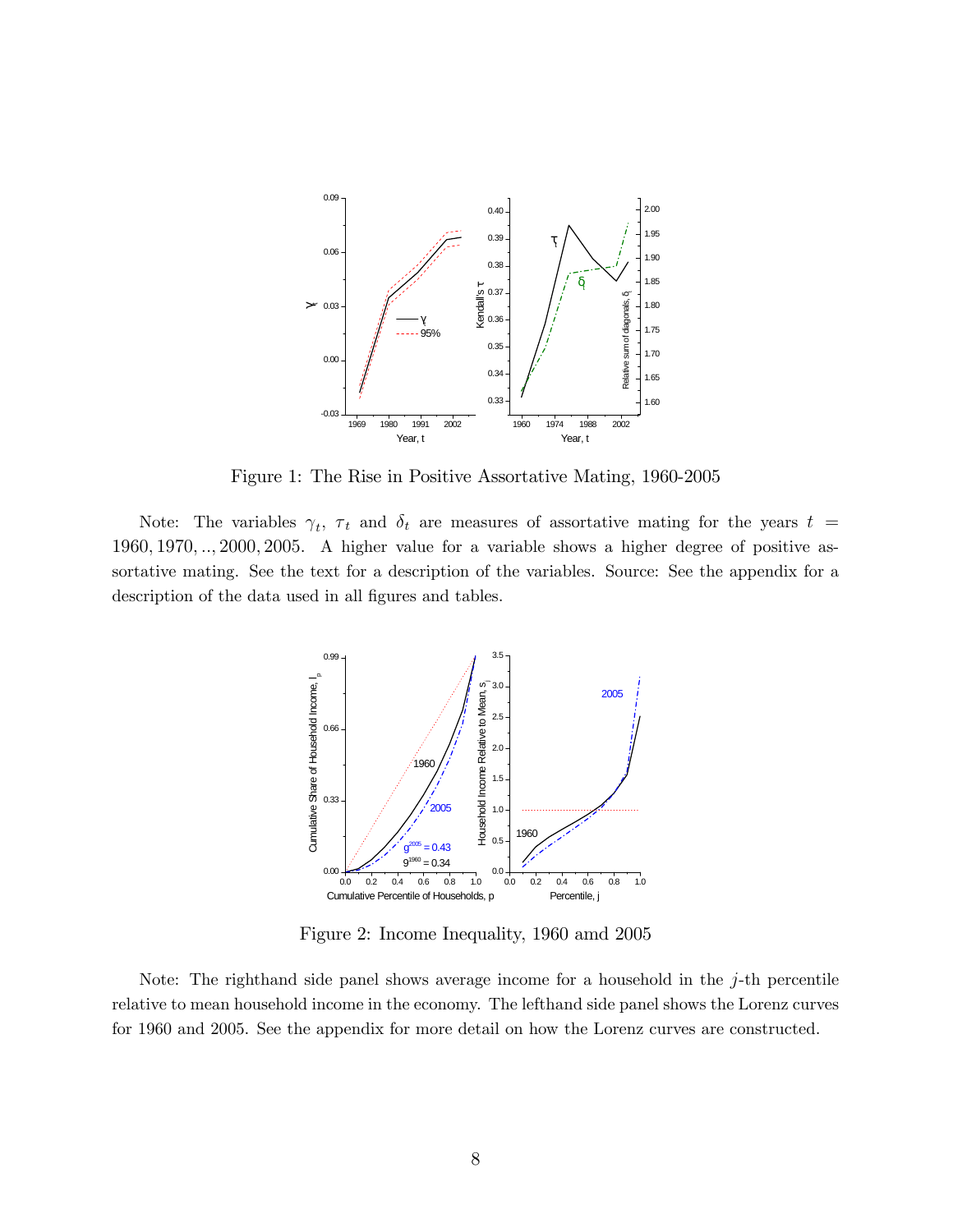

Figure 3: Assortative versus Random Mating, 2005

Note: The lefthand side panel shows the Lorenz curves in 2005 both for the data and when matching is random. The righthand side panel shows the Lorenz curves in 2005 both for the data and when matching is done according to a contingency table for 1960 that is standardized using the 2005 marginal distributions over education for men and women.



Figure 4: Married Female Labor-Force Participation, 1960 and 2005

Note: The righthand side panel shows married female labor-force participation by income percentile for 1960 and 2005. The lefthand side panel illustrates the share of the wifeís labor income in household labor income.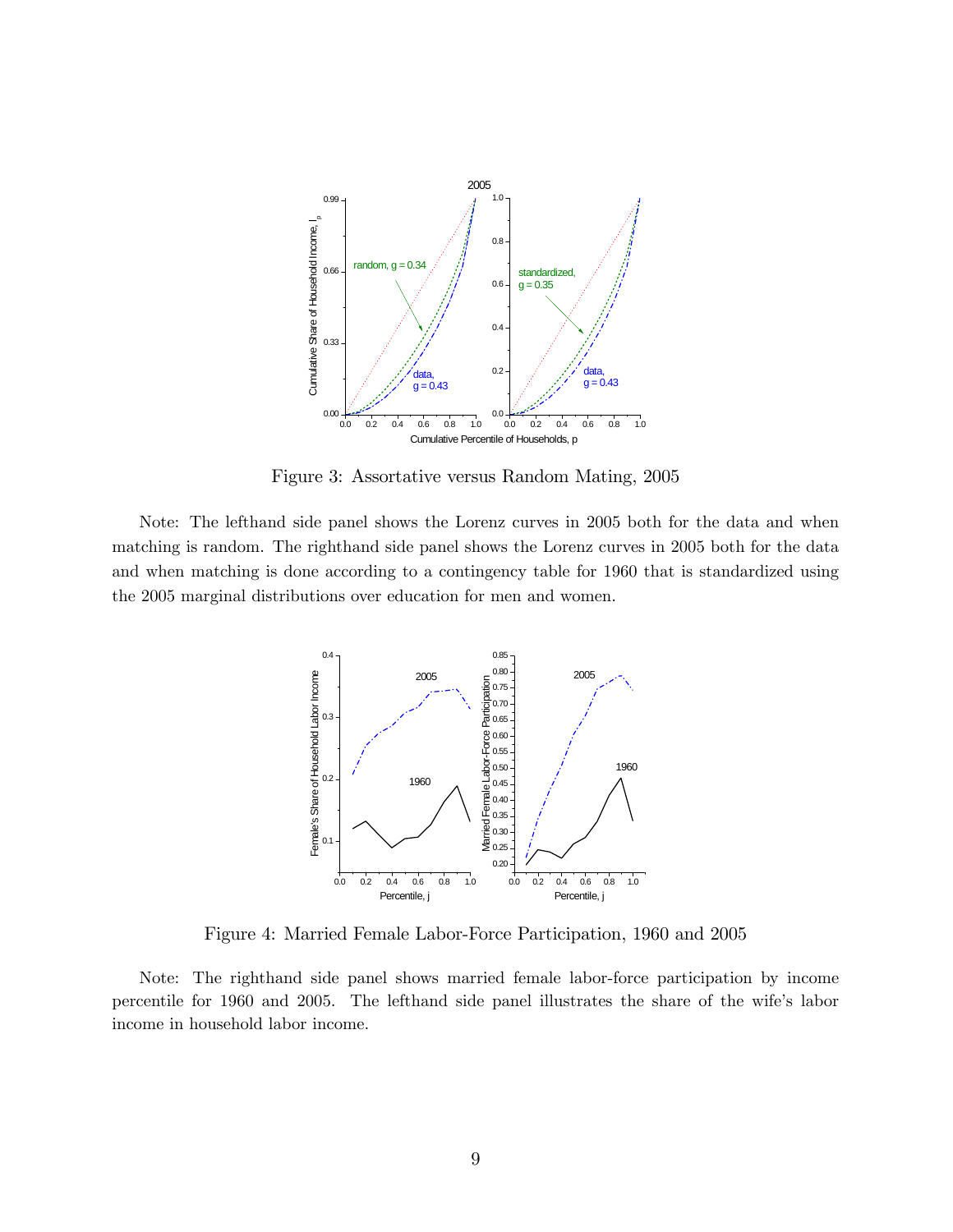| Marital Sorting by Education |                           |           |       |               |       |  |  |
|------------------------------|---------------------------|-----------|-------|---------------|-------|--|--|
|                              |                           |           | 1960  |               |       |  |  |
| Husband                      |                           |           | Wife  |               |       |  |  |
|                              | $HS-$                     | <b>HS</b> | $C-$  | $\mathcal{C}$ | $C+$  |  |  |
| HS-                          | $\mathbf{0.323}^\text{1}$ | 0.138     | 0.053 | 0.026         | 0.008 |  |  |
|                              | $0.207^2$                 | 0.192     | 0.019 | 0.004         | 0.001 |  |  |
| <b>HS</b>                    | 0.076                     | 0.165     | 0.028 | 0.008         | 0.004 |  |  |
|                              | 0.118                     | 0.110     | 0.031 | 0.015         | 0.002 |  |  |
| $C-$                         | 0.045                     | 0.042     | 0.012 | 0.008         | 0.002 |  |  |
|                              | 0.018                     | 0.051     | 0.027 | 0.006         | 0.002 |  |  |
| $\mathcal{C}$                | 0.005                     | 0.027     | 0.008 | 0.018         | 0.003 |  |  |
|                              | 0.030                     | 0.028     | 0.019 | 0.004         | 0.001 |  |  |
| $C+$                         | 0.003                     | 0.016     | 0.017 | 0.016         | 0.008 |  |  |
|                              | 0.025                     | 0.024     | 0.007 | 0.003         | 0.001 |  |  |
| Marginal                     | 0.425                     | 0.396     | 0.110 | 0.054         | 0.016 |  |  |
|                              |                           |           | 2005  |               |       |  |  |
| HS-                          | 0.006                     | 0.031     | 0.010 | 0.020         | 0.001 |  |  |
|                              | 0.039                     | 0.027     | 0.020 | 0.003         | 0.010 |  |  |
| HS                           | 0.023                     | 0.192     | 0.082 | 0.037         | 0.012 |  |  |
|                              | 0.024                     | 0.114     | 0.084 | 0.084         | 0.041 |  |  |
| $C-$                         | 0.005                     | 0.065     | 0.088 | 0.047         | 0.016 |  |  |
|                              | 0.015                     | 0.073     | 0.054 | 0.053         | 0.026 |  |  |
| $\mathbf C$                  | 0.002                     | 0.030     | 0.045 | 0.104         | 0.037 |  |  |
|                              | 0.015                     | 0.072     | 0.053 | 0.053         | 0.026 |  |  |
| $C+$                         | 0.001                     | 0.010     | 0.018 | 0.050         | 0.053 |  |  |
|                              | 0.009                     | 0.043     | 0.032 | 0.032         | 0.015 |  |  |
| Marginal                     | 0.070                     | 0.329     | 0.242 | 0.241         | 0.118 |  |  |
| Marital Income by Education  |                           |           |       |               |       |  |  |
| 1960                         |                           |           |       |               |       |  |  |
| HS-                          | $0.765^3$                 | 0.918     | 1.040 | 0.356         | 1.395 |  |  |
|                              | $0.131^{4}$               | 0.147     | 0.204 | 1.243         | 0.415 |  |  |
| HS                           | 0.935                     | 1.031     | 1.148 | 1.344         | 0.358 |  |  |
|                              | 0.101                     | 0.119     | 0.168 | 0.263         | 1.581 |  |  |
| $C-$                         | 0.106                     | 1.185     | 1.278 | 1.442         | 0.328 |  |  |
|                              | 1.071                     | 0.113     | 0.139 | 0.196         | 1.593 |  |  |
| $\mathcal{C}$                | 1.234                     | 1.349     | 1.420 | 1.529         | 0.222 |  |  |
|                              | 0.080                     | 0.076     | 0.080 | 0.121         | 1.673 |  |  |
| $C+$                         | 1.357                     | 1.476     | 1.568 | 1.631         | 1.764 |  |  |
|                              | 0.087                     | 0.083     | 0.090 | 0.126         | 0.215 |  |  |
|                              |                           |           | 2005  |               |       |  |  |
| HS-                          | 0.409                     | 0.586     | 0.692 | 0.904         | 0.918 |  |  |
|                              | 0.219                     | 0.346     | 0.415 | 0.462         | 0.522 |  |  |
| HS                           | 0.221                     | 0.827     | 0.932 | 1.166         | 1.327 |  |  |
|                              | 0.554                     | 0.319     | 0.376 | 0.447         | 0.503 |  |  |
| $C-$                         | 0.661                     | 0.958     | 1.042 | 1.255         | 1.434 |  |  |
|                              | 0.190                     | 0.278     | 0.337 | 0.402         | 0.485 |  |  |
| $\mathcal{C}$                | 0.852                     | 1.250     | 1.335 | 1.600         | 1.793 |  |  |
|                              | 0.195                     | 0.229     | 0.256 | 0.308         | 0.389 |  |  |
| $C+$                         | 1.303                     | 1.495     | 1.666 | 1.896         | 0.333 |  |  |
|                              | 0.165                     | 0.199     | 0.202 | 0.224         | 2.193 |  |  |

Table 1: Contingency Table: Assortative Mating and Income by Educational Class

Note: Each cell in the contingency table has two entries. In the top panel they refer to 1) the observed matching pattern between husband and wife and 2) what would happen if matching was random matching. In the bottom panel they denote 3) household income relative to mean income across all households and 4) the share of the wife's labor income in total household labor income. Household income is adjusted by an equivalence scale to account for the differences in household size (including children) in each cell. The row marked marginal gives the fraction of females in each educational category; i.e., the marginal distribution over education for females.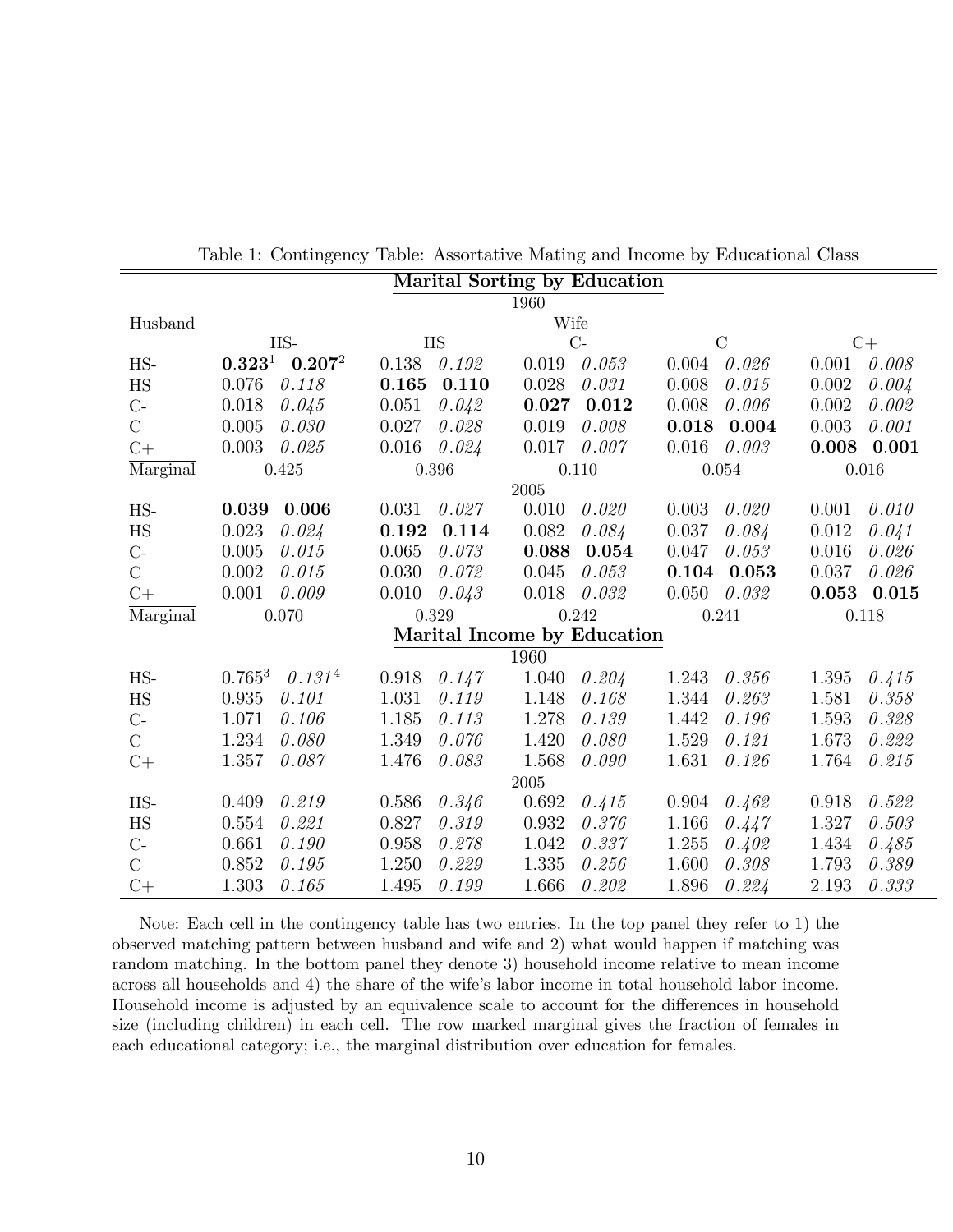Table 2: Gini Coefficients, Data and Experiments

| Basis for Gini Coefficient          | 1960 | 2005  |
|-------------------------------------|------|-------|
| Data.                               | 0.34 | 0.43  |
| Random Matching                     | 0.33 | 0.34  |
| $\text{Random} + 2005 \text{ MFLP}$ | 0.32 |       |
| $\text{Random} + 1960 \text{ MFLP}$ |      | 0.45  |
| Standardized Table                  | 0.34 | 0.35  |
| Standardized Table $+$ 2005 MFLP    | 0.33 |       |
| $Standardized Table + 1960 MFLP$    |      | () 44 |

Note: The appendix contains additional information on the methodology used to generate this table.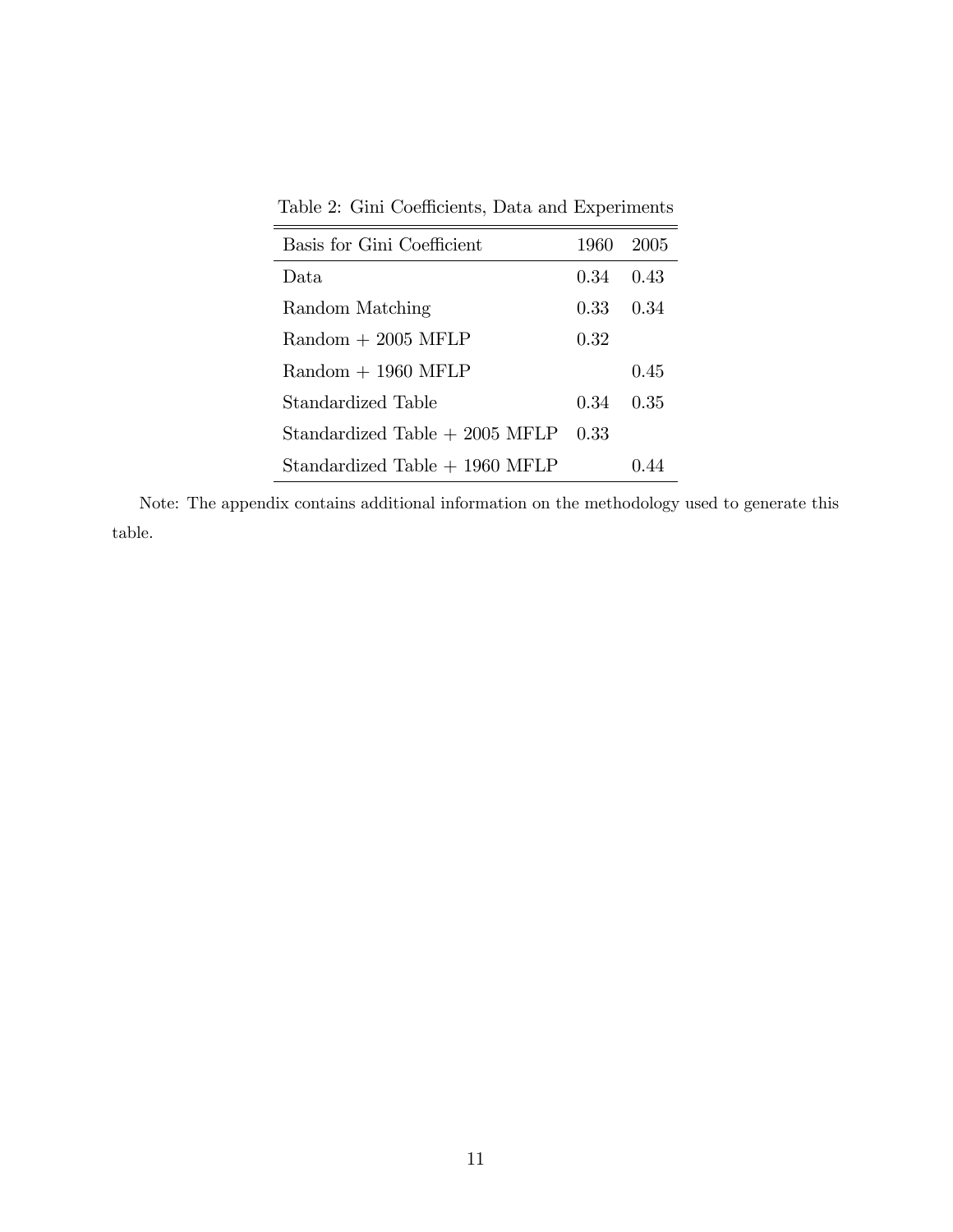# 4 Appendix

### 4.1 Data

The data used for this paper is freely available from the Integrated Public Use Microdata Series (IPUMS) website. The samples used in this study are taken from the 1 percent sample of the Census for the years 1960, 1970, 1980, 1990, 2000 and the American Community Survey (ACS) for the year 2005. The following variables were included for every year: year or the survey (variable name: year), spouse location áag (sploc), number of family members in the household (famsize), number of children in the household (nchild), age (age), sex (sex), marital status (marst), educational attainment (educ), employment status (empstat), total family income (ftotinc), wage and salary income (incwage). Only singles and married couples that are 25 to 54 years old are considered. The adults in these households either live by themselves or with their children, who are less than 19 years old. Households in which there are other members such as grandparents, uncles/aunts, or other unrelated individuals are excluded. Households with subfamilies of any other type are also excluded from the analysis. Finally, widows, widowers and married individuals whose spouses are absent are excluded as well. Income variables are restricted to be non-negative.

There are 560 types of households used in the analysis. Households are broken down into finer categories than are reported in the text. In principle, this doesn't affect the analysis, since the finer classifications can be combined to attain the more aggregated ones. Following a counterfactual experiment, some households are moved into new income percentiles. So, in practice the finer classification allows more accurate re-sorting into the various income percentile when conducting the counterfactual experiments. Households are classified into different types as follows:

- 1. Marital status: married, never married males, never married females, divorced males, divorced females.
- 2. Education: less than high school, high school, some college, college, more than college. For married households, both the husband and wife will have one of these educational levels.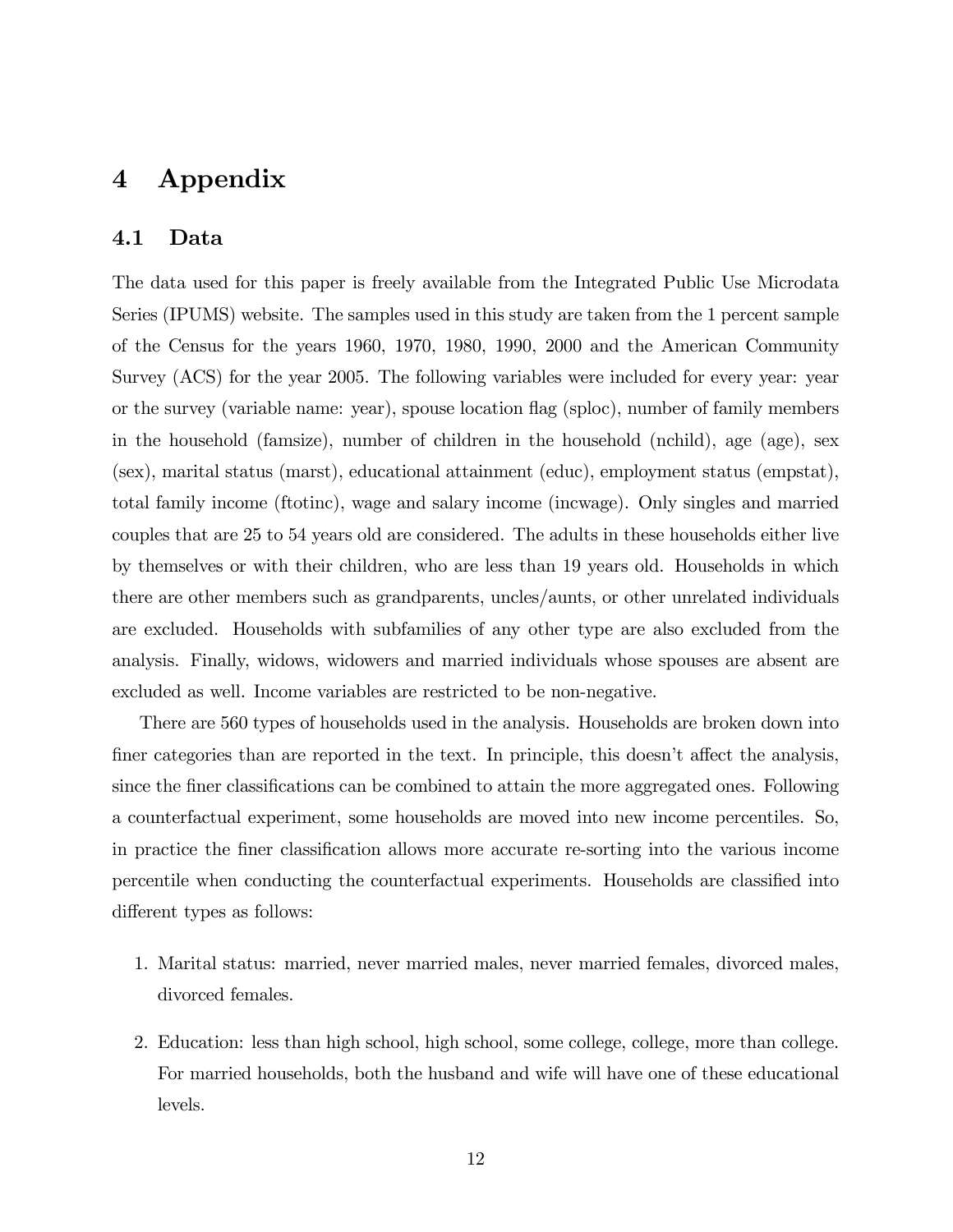- 3. Market work: work, does not work. For married households both the husband and wife will have one of these levels of labor market activity.
- 4. Children: no children, 1 child, 2 children, more than 2 children.

Finally, households are divided into 10 deciles. So, for every year, there are  $5,600$   $(i, j)$ combinations of household types/deciles.

### 4.2 The Lorenz Curve and Gini Coefficient

Think of a sample of different household types,  $i \in \{1, 2, ..., m\}$ , situated in different percentiles,  $j \in \mathcal{J}$ , of the income distribution. Again, j is expressed as a fraction. Define  $f_{ij}$  as the fraction of households that are of type-i in income percentile j. Let  $r_{ij}$  represent household  $(i, j)$ 's income,  $y_{ij}$ , relative to mean income, y. Each household's income is adjusted to a per-adult-equivalent basis using the OECD modified equivalence scale, which counts the first adult as  $1$ , the second adult as  $0.5$  and each child as  $0.3$  adults. Equivalized households incomes are then divided by mean household income across the whole sample.

The share of income earned by percentile  $j$  is

$$
s_j = \sum_i f_{ij} r_{ij}.
$$

The Lorenz curve is derived by plotting the cumulative shares of the population indexed by percentile p,

$$
p = \sum_{j}^{p} \sum_{i}^{m} f_{ij}
$$

on the x-axis, against the cumulative share of income indexed by percentile  $p$ ,

$$
l_p = \sum_j^p s_j,
$$

on the y-axis. Suppose that the unit interval is split up into  $n$  equally sized segments. Then,  $j \in \mathcal{J} = \{1/n, \cdots, 1-1/n, 1\}.$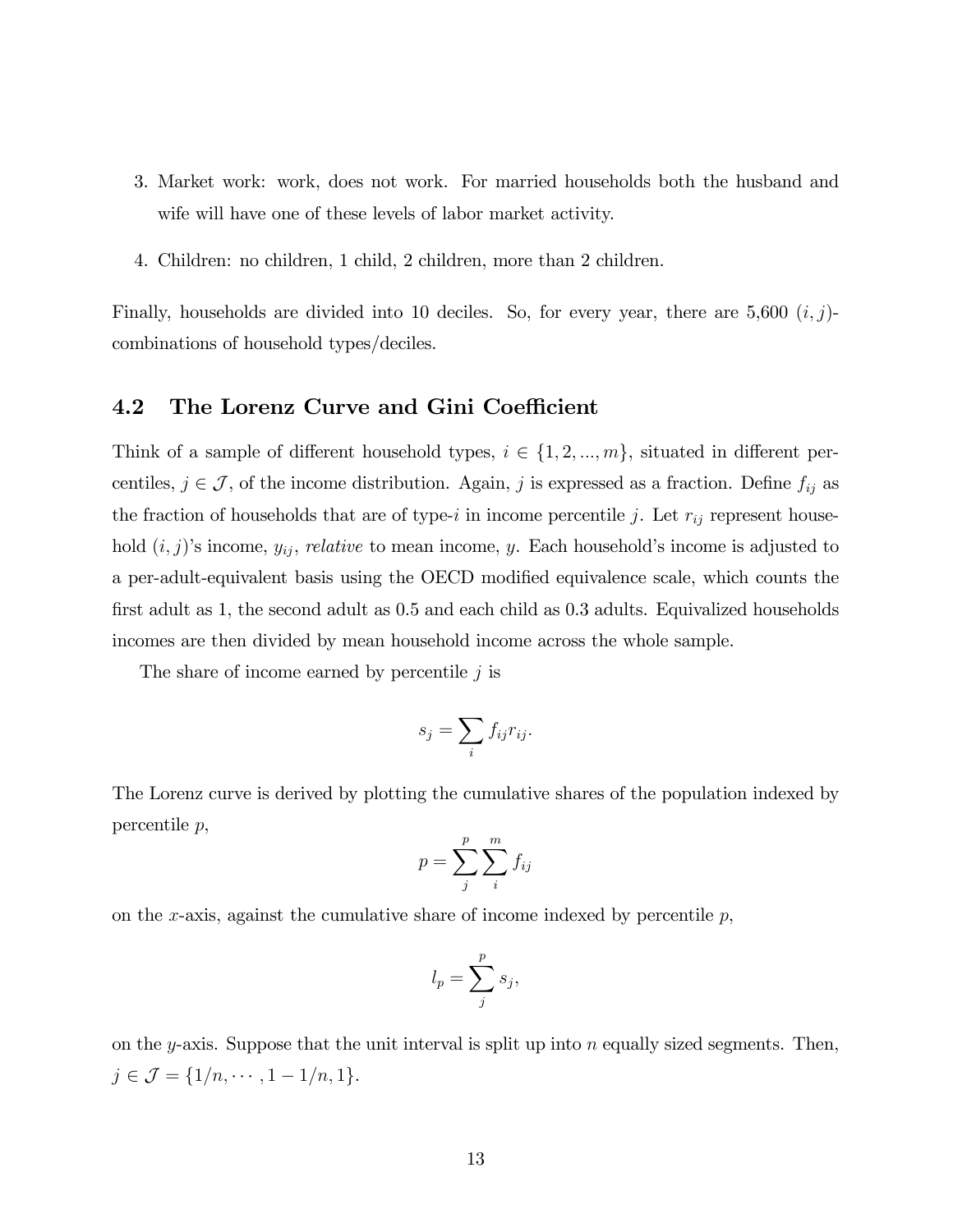Take the example of  $n = 4$  (quartiles). The Lorenz curve described above is plotted in Figure 1. The Gini coefficient associated with the Lorenz curve equals twice the area between the Lorenz curve and the 45-degree line. Alternatively, the coefficient can be calculated as equaling  $1 - 2\Delta$ , where  $\Delta$  is the area below the Lorenz Curve. In the case of quartiles the area  $\Delta$  is the summation of the areas of the right triangle A, the right trapezoids B, C, and D. The coordinates on the x-axis are given by 0,  $p_1 = 0.25$ ,  $p_2 = 0.5$ ,  $p_3 = 0.75$ , and 1.0. The y-axis coordinates of the Lorenz curve are given by 0,  $l_{0.25}$ ,  $l_{0.5}$ ,  $l_{0.75}$ , and 1.0.



Figure A1: Lorenz Curve and the Gini Coefficient

Note: The figure shows the construction of a Lorenz curve when there are four percentiles (quartiles). The Gini coefficient is twice the area between the 45 degree line and the Lorenz curve.

Then, using the formulas for the geometric areas  $A, B, C$ , and  $D$ , the Gini coefficient, g, can be derived as

$$
g = 1 - 2\left(\underbrace{\frac{p_1l_1}{2}}_{\text{Area }A} + \underbrace{\frac{(l_1 + l_2)(p_2 - p_1)}{2}}_{\text{Area }B} + \underbrace{\frac{(l_2 + l_3)(p_3 - p_2)}{2}}_{\text{Area }C} + \underbrace{\frac{(l_3 + 1)(1 - p_3)}{2}}_{\text{Area }D}\right).
$$

After rearranging and canceling out terms, the expression for the Gini coefficient can be simplified to

$$
g = (p_1l_2 - p_2l_1) + (p_2l_3 - p_3l_2) + (p_3 - l_3).
$$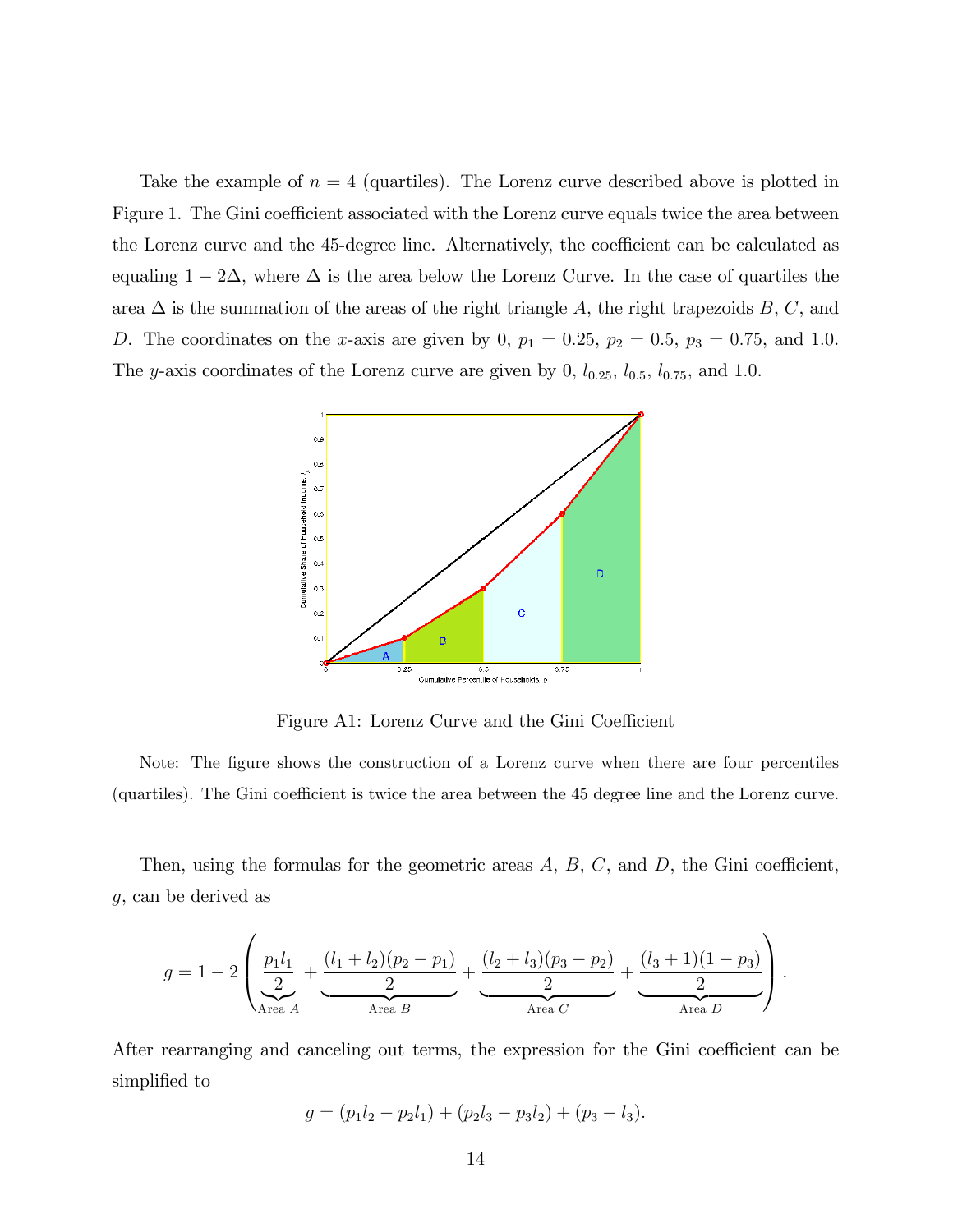The cumulative shares of the population, the p's, are based on quartiles; i.e.,  $p_1 = 1/4, p_2 =$  $2/4, \cdots$ . Thus, above expression can be rewritten as

$$
g = \frac{1}{4} [(l_2 - 2l_1) + (2l_3 - 3l_2) + (3 - 4l_3)].
$$

In the more general case of  $n$  percentiles, the Gini coefficient equals

$$
g = \sum_{p=1/n}^{1-1/n} [pl_{p+1} - (p+1/n)l_p].
$$

The version of this formula for an arbitrary number of income groups of any size and an arbitrary number of sub-populations (types) is presented in Rao (1969).

### 4.3 Counterfactual Experiments

#### 4.3.1 Imposing Random Matching

Random matching can be imposed on the demographic structure of the U.S. population for each of these years in the sample. Counterfactual Gini coefficients can then be computed. How is this done?

First a bit of notation. Take the distribution of household,  $\{f_{ij}\}\$ . Recall that married households are indexed by the education of the husband, the education of the wife, their labor-force participation, and the number of children in the household. Let the sets  $\mathcal{M}_{E_H}$  contain the indices of all married households with a husband who has the educational level,  $E_H \in \{HS-, HS, C-, C, C+\}$ , where  $HS-$  refers to a less-than-high-school educated person,  $HS$  refers to someone with a high-school education,  $C-$  is some college,  $C$ is college, and  $C+$  is more-than-college educated. Similarly, the sets  $\mathcal{M}_{E_W}$  contain married households with different educational levels for wives,  $E_W$ . Furthermore,  $\mathcal{M}_{LFP_H}$  ( $\mathcal{M}_{LFP_W}$ ) contain all the married households with a husband's (wife's) labor-force participation status  $LFP_{H(W)} \in \{WORK_{H(W)}, \text{``}WORK_{H(W)}\}.$  Finally, the set  $\mathcal{M}_{KIDS}$  contain married households with a particular number of children  $KIDS \in \{0, 1, 2, 2+\}$ . The set of all married households with a particular mix of the education,  $\mathcal{M}_{E_H,E_W}$ , for the husband and the wife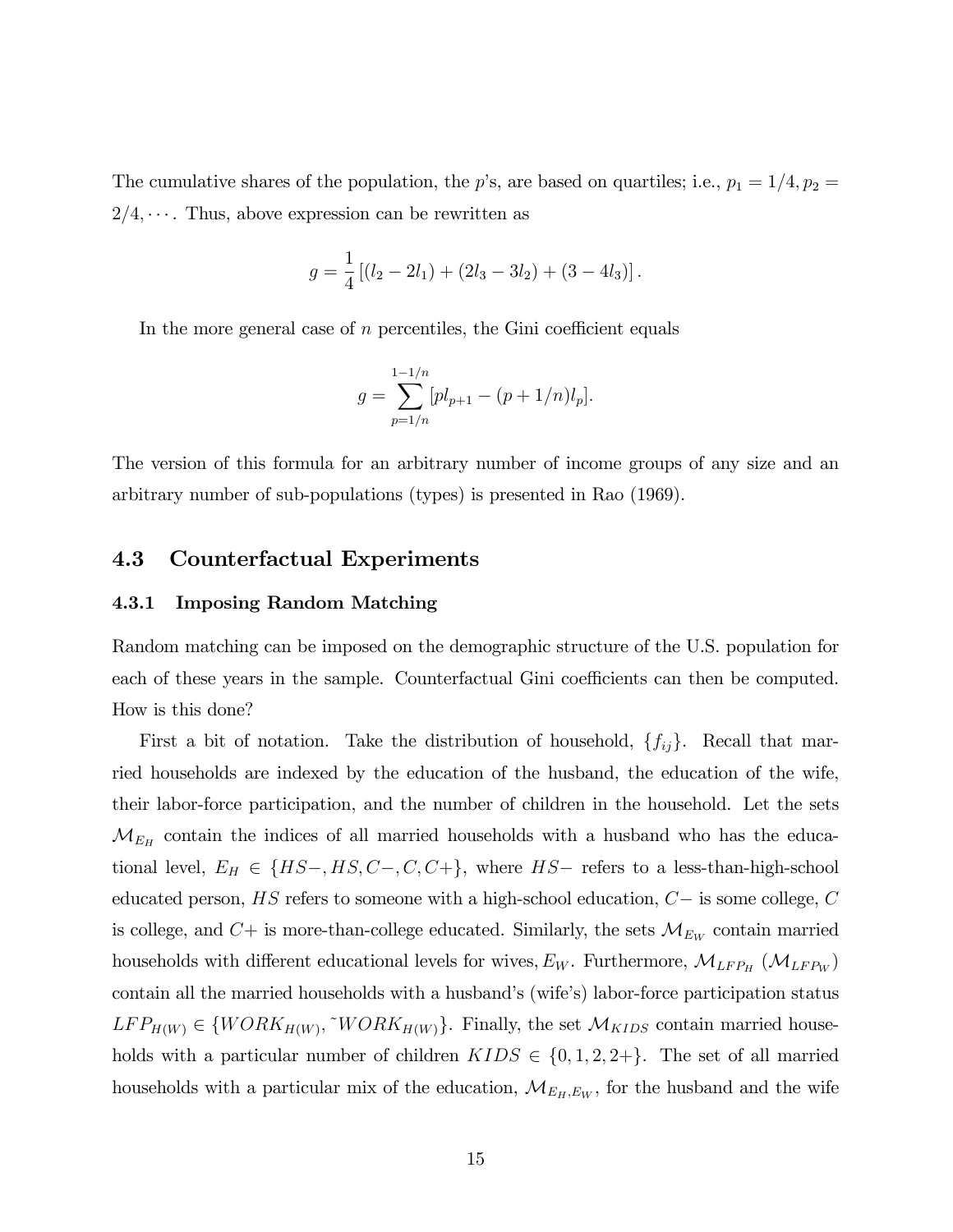reads

$$
\mathcal{M}_{E_H,E_W}=\mathcal{M}_{E_H}\cap \mathcal{M}_{E_W}.
$$

Let  $\mathcal M$  represent the set containing all of the different types of married households. Clearly,

$$
\mathcal{M} = \bigcup_{E_H, E_W, LFP_H, LFP_W, KIDS} (\mathcal{M}_{E_H} \cap \mathcal{M}_{E_W} \cap \mathcal{M}_{LFP_H} \cap \mathcal{M}_{LFP_W} \cap \mathcal{M}_{KIDS}),
$$

where the term in parenthesis is the set of all married households of type  $(E_H, E_W, LFP_H,$  $LFP_W, KIDS$ .

Here is an example illustrating how the random matching experiment is performed. Take the first element of the matching table in 1960–see Table 1 of the main text. These are the marriages where both the husband and the wife are less-than-high-school educated. In 1960, the fraction of such marriages was 0.32. In terms of the current notation,

$$
\frac{\sum_{i \in \mathcal{M}_{HS-,HS-}} \sum_{j=0.1}^1 f_{ij}^{1960}}{\sum_{i \in \mathcal{M}} \sum_{j=0.1}^1 f_{ij}^{1960}} = 0.32.
$$

Now impose the random matching table entry for these marriages–again, see Table 1 of the main text. The fraction of such marriages, if matching in 1960 was random, is 0.21. Denote the counterfactual distribution to be imposed in 1960 by  $f_{ij}^{1960}$ . The following equation must hold for the particular marriage group being discussed

$$
\frac{\sum_{i \in \mathcal{M}_{HS-,HS-}} \sum_{j=0.1}^{1} \tilde{f}_{ij}^{1960}}{\sum_{i \in \mathcal{M}} \sum_{j=0.1}^{1} f_{ij}^{1960}} = 0.21.
$$

The elements in the contingency table refer to the fraction of all married households that a particular type of match between husbands' and wives' educational levels constitutes. The elements in the cells are totals across all income percentiles. The  $f_{ij}$ 's refer to the fraction of all households, married and single, that are of type  $i$  in income percentile  $j$ . Therefore, the cells in the contingency table are aggregated over income percentiles (as well as the other non-educational traits characterizing married households). The ratio of the total number of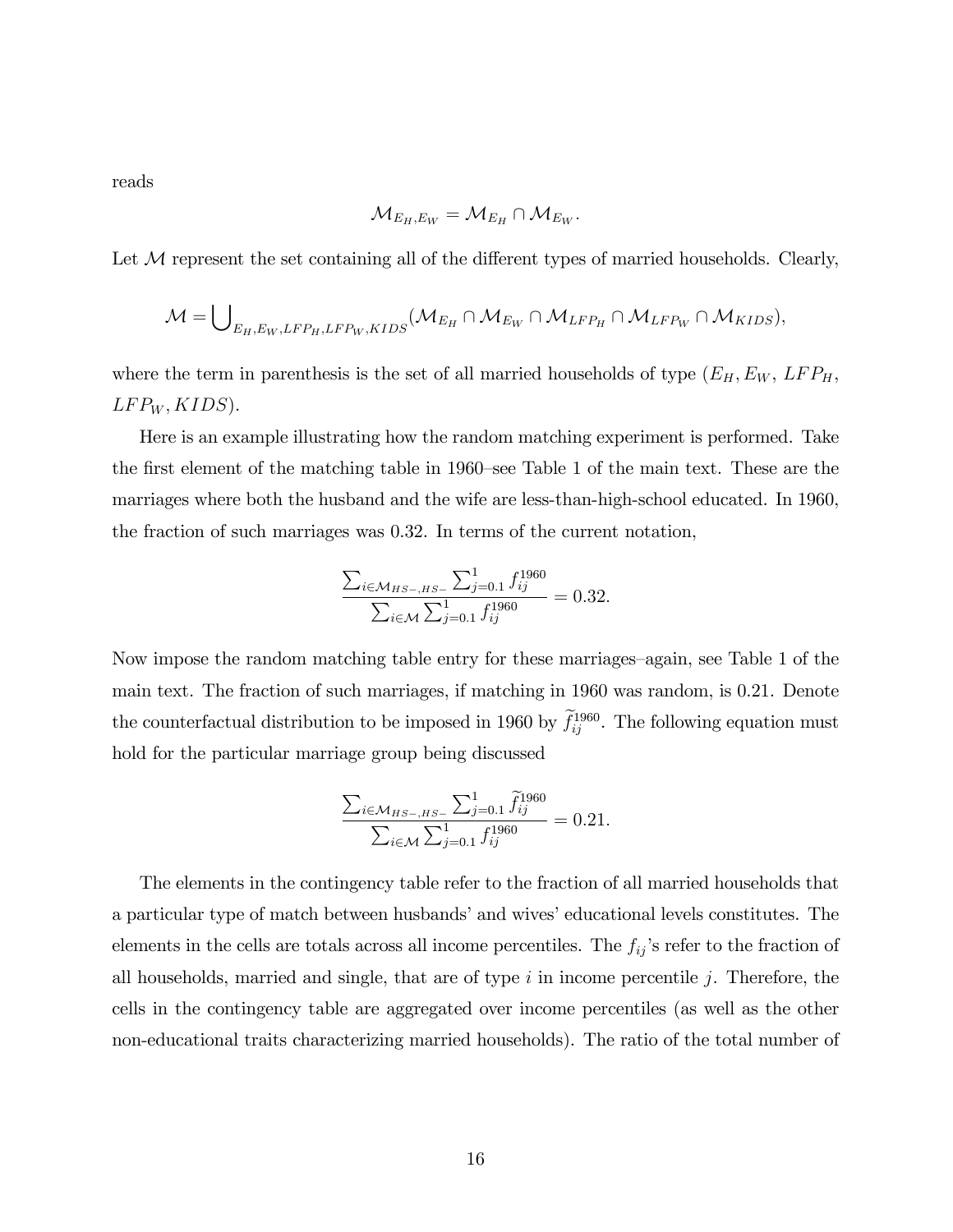type- $(HS-, HS-)$  marriages under random matching to what occurs in the data is

$$
\frac{\sum_{i \in \mathcal{M}_{HS-,HS-}} \sum_{j=0.1}^{1} \tilde{f}_{ij}^{1960}}{\sum_{i \in \mathcal{M}_{HS-,HS-}} \sum_{j=0.1}^{1} f_{ij}^{1960}} = \frac{0.21}{0.32} = 0.66.
$$

So, under random matching the number of type- $(HS-, HS-)$  marriages is reduced by factor of  $0.66 = 0.21/0.31$ . Assume that this reduction is spread out evenly across all of the income percentiles, or across all of the  $j$ 's. Therefore, when undertaking the random matching experiment,  $f_{ij}^{1960}$  should be constructed as follows:

$$
\widetilde{f}_{ij}^{1960} = \frac{0.21}{0.31} f_{ij}^{1960}, \text{ for } i \in \mathcal{M}_{HS-,HS-} \text{ and all } j.
$$

A similar scaling operation is performed for each of the other 24 possible matches. Thus, there is a scaling factor specific to each type of marriage (in the contingency table). For all single and divorced people, keep the original fractions; i.e.,  $f_{ij}^{1960} = f_{ij}^{1960}$ .

### 4.3.2 Imposing Random Matching While Holding Fixed Married Female Labor-Force Participation

The impact of random matching on inequality can be interacted with changes in the laborforce participation decisions of married females. The procedure for imposing random matching in 1960 is outlined in the previous section. Suppose that in addition to imposing random matching in 1960, married female labor-force partic particular is fixed at its 2005 level. How can this be implemented?

The married female labor-force participation rate in 1960 when random matching is imposed is

$$
\frac{\sum_{i \in \mathcal{M}_{WORK_W}} \sum_{j=0.1}^{1} \tilde{f}_{ij}^{1960}}{\sum_{i \in \mathcal{M}} \sum_{j=0.1}^{1} \tilde{f}_{ij}^{1960}} = 0.33,
$$

while the labor-force participation rate in 2005 is

$$
\frac{\sum_{i \in \mathcal{M}_{WORK_W}} \sum_{j=0.1}^1 f_{ij}^{2005}}{\sum_{i \in \mathcal{M}} \sum_{j=0.1}^1 f_{ij}^{2005}} = 0.68.
$$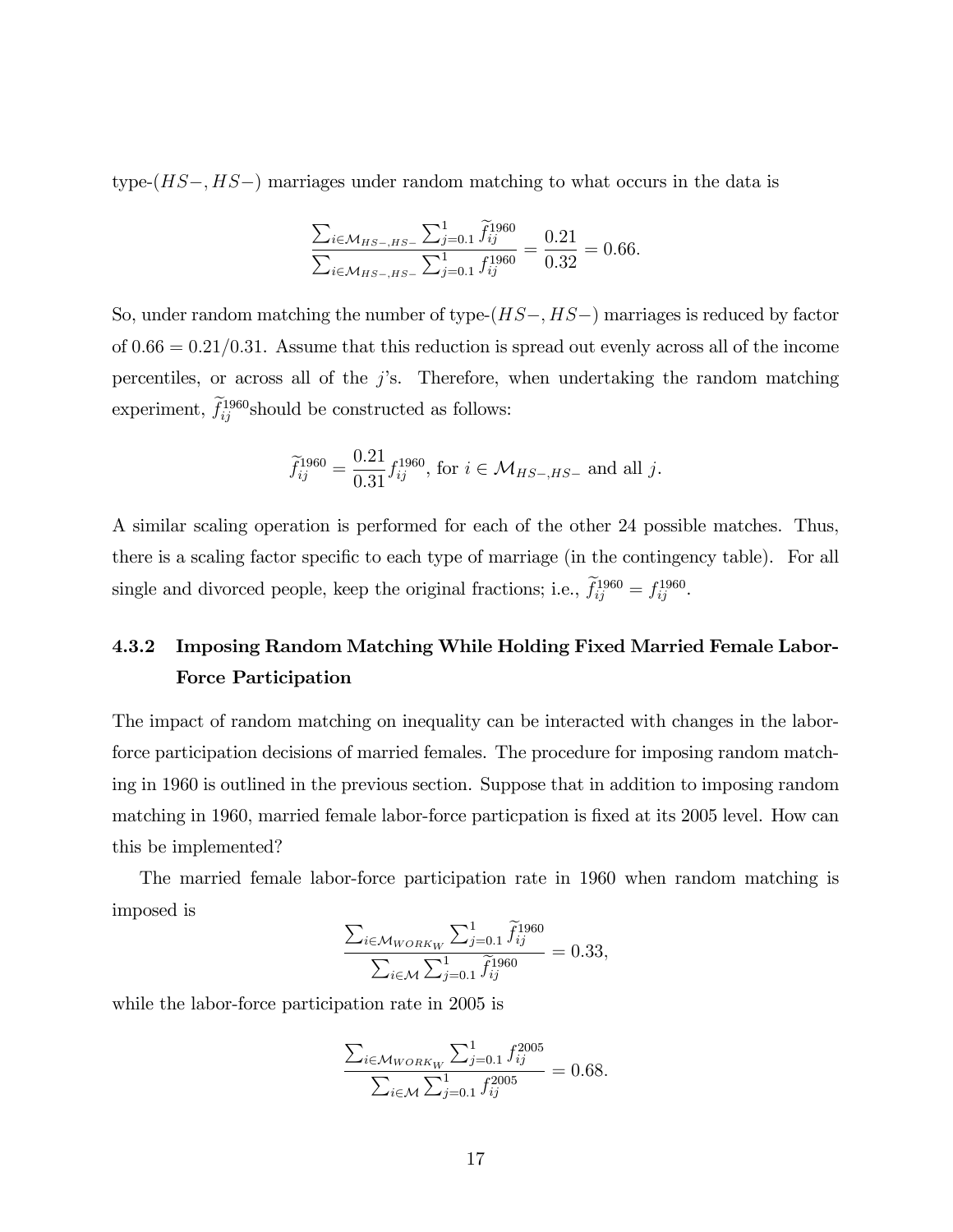Denote the desired new counterfactual distribution for married households in 1960 by  $\hat{f}_{ij}^{1960}$ , for  $i \in \mathcal{M}$  and all j. This new counterfactual distribution for 1960 must give the 2005 married female labor-force participation rate so

$$
\frac{\sum_{i \in \mathcal{M}_{WORK_W}} \sum_{j=0.1}^1 \hat{f}_{ij}^{1960}}{\sum_{i \in \mathcal{M}} \sum_{j=0.1}^1 \hat{f}_{ij}^{1960}} = 0.68.
$$

Bear in mind that the fraction of married people in 1960 does not change in the counterfactual experiments; i.e.,

$$
\sum_{i \in \mathcal{M}} \sum_{j=0,1}^{1} f_{ij}^{1960} = \sum_{i \in \mathcal{M}} \sum_{j=0,1}^{1} \widetilde{f}_{ij}^{1960} = \sum_{i \in \mathcal{M}} \sum_{j=0,1}^{1} \widehat{f}_{ij}^{1960}.
$$

Consequently,

$$
\frac{\sum_{i \in \mathcal{M}_{WORK_W}} \sum_{j=0.1}^1 \hat{f}_{ij}^{1960}}{\sum_{i \in \mathcal{M}} \sum_{j=0.1}^1 \hat{f}_{ij}^{1960}} = \frac{0.68}{0.33} \frac{\sum_{i \in \mathcal{M}_{WORK_W}} \sum_{j=0.1}^1 \hat{f}_{ij}^{1960}}{\sum_{i \in \mathcal{M}} \sum_{j=0.1}^1 \hat{f}_{ij}^{1960}} = 0.68.
$$

Imposing a labor-force participation rate from 2005 onto the 1960 counterfactual distribution of random matching amounts to scaling up all  $(i, j)$ -combinations of married households in which women work. On the other hand, the married households in which women do not work should be scaled down so that the total fraction of married households does not change.

Therefore, the counterfactual distribution,  $\{f_{ij}^{1960}\}$ , should be constructed in the following way:

$$
\widehat{f}_{ij}^{1960} = \frac{0.68}{0.33} \widetilde{f}_{ij}^{1960}, \text{ for } i \in \mathcal{M}_{WORK_W} \text{ and all } j,
$$

and

$$
\hat{f}_{ij}^{1960} = \frac{1 - 0.68}{1 - 0.33} \tilde{f}_{ij}^{1960}
$$
, for  $i \in \mathcal{M}_{\text{V}VORK_W}$  and all j.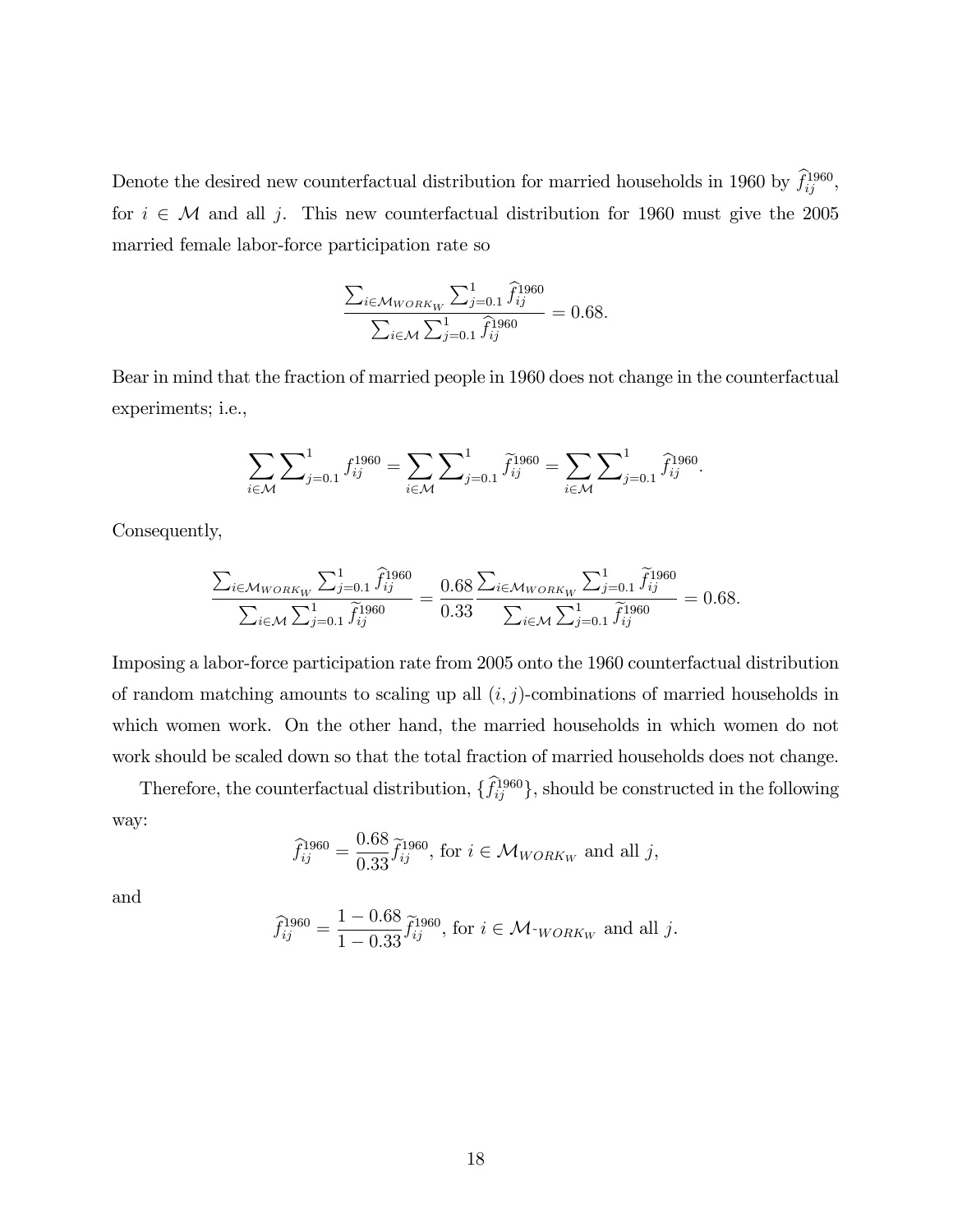This way the total fraction of married households stays constant,

$$
\sum_{i \in \mathcal{M}} \sum_{j=0.1}^{1} \hat{f}_{ij}^{1960} = \sum_{i \in \mathcal{M}_{WORK_W}} \sum_{j=0.1}^{1} \hat{f}_{ij}^{1960} + \sum_{i \in \mathcal{M}_{\neg WORK_W}} \sum_{j=0.1}^{1} \hat{f}_{ij}^{1960}
$$
\n
$$
= \frac{0.68}{0.33} \sum_{i \in \mathcal{M}_{WORK_W}} \sum_{j=0.1}^{1} \hat{f}_{ij}^{1960} + \frac{1 - 0.68}{1 - 0.33} \sum_{i \in \mathcal{M}_{\neg WORK_W}} \sum_{j=0.1}^{1} \hat{f}_{ij}^{1960}
$$
\n
$$
= 0.68 \sum_{i \in \mathcal{M}} \sum_{j=0.1}^{1} \hat{f}_{ij}^{1960} + (1 - 0.68) \sum_{i \in \mathcal{M}} \sum_{j=0.1}^{1} \hat{f}_{ij}^{1960}
$$
\n
$$
= \sum_{i \in \mathcal{M}} \sum_{j=0.1}^{1} \hat{f}_{ij}^{1960}.
$$

As with the previous counterfactual distribution adjustment, keep the original fractions,  $f_{ij}^{1960}$  =  $f_{ij}^{1960}$ , for all single and divorced people.

### 4.4 Standardizing Contingency Tables

Mosteller (1968) suggests that when comparing two contingency tables they should first be standardized so that they both have the same marginal distributions associated with the rows and columns. Take a  $5 \times 5$  table. It can be standardized so that each element of the two marginal distributions is  $1/5$ . This can be done by employing the Sinkhorn-Knopp (1967) algorithm, which iteratively scales each row and column. Standardization preserves the core pattern of association in a contingency table. For example, Tan, Kumar and Srivastava  $(2004)$  note that such standardization does not affect the odds ratios in a contingency table, a typical measure used to gauge the pattern of association between variables.

#### 4.4.1 Sinkhorn-Knopp (1967) Algorithm

- 1. Enter an iteration with a contingency table.
- 2. This contingency table has a marginal distribution associated with the rows (for men) obtained by summing each row along its columns to obtain a total for that row. Divide each row through by 5 times its total. The marginal distribution associated with the rows is now  $(1/5, 1/5, 1/5, 1/5, 1/5)$ .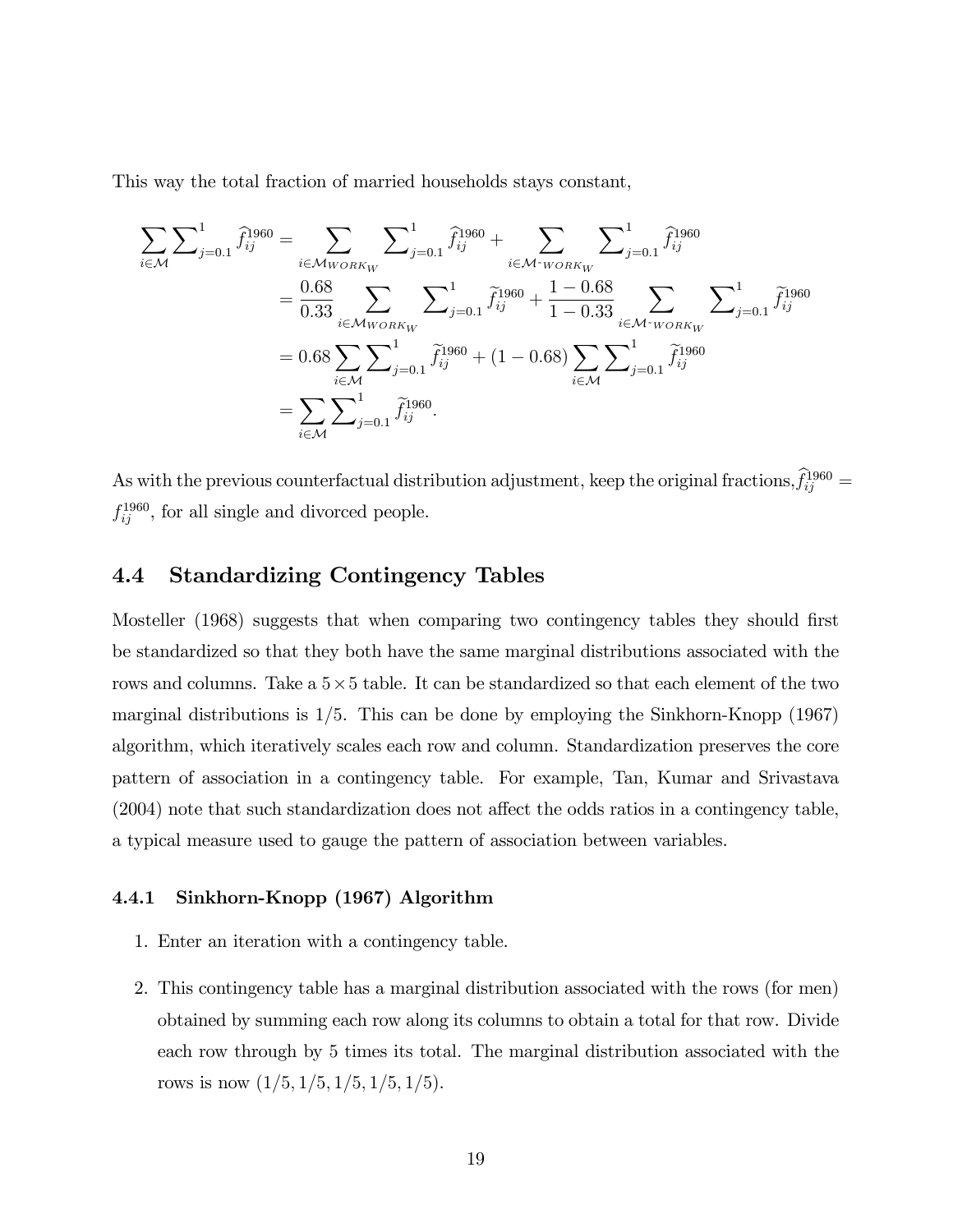- 3. Compute the marginal distribution associated with the columns (for women) by summing each column along its rows to obtain a total for that column. Divide each column through by its 5 times its total.
- 4. Recompute the marginal distribution associated with the rows. It has changed following the previous two steps. Check its distance from the desired marginal distribution  $(1/5, 1/5, 1/5, 1/5, 1/5)$ . If it has reached the desired level of closeness then stop. If not, go back to Step 1.

#### 4.4.2 The Standardized Tables

The two resulting standardized tables for 1960 and 2005 are shown in Table A1. The diagonal elements in the 2005 table are larger than in the 1960 one. Assortative mating has increased.

There is no need to standardize the tables so that each element of the marginal distributions is  $1/5$ . One can standardize the 1960 table so that its marginal distributions coincide with those in the data for 2005, or vice versa. This way the standardized table for 1960 (2005) can be compared with the one from the data for 2005 (1960). Both tables will have the same 2005 (1960) marginal distributions. This results are shown in Table A2. By comparing the standardized table for 1960 with the one in the data for 2005 (see Table 1 in the text) it can be seen that assortative mating has increased. Once again, the diagonal elements are larger in the table for 2005. Likewise, a comparison of the standardized table for 2005 with the one in the data for 1960 shows an increase in assortative mating (again, see Table 1 in the text).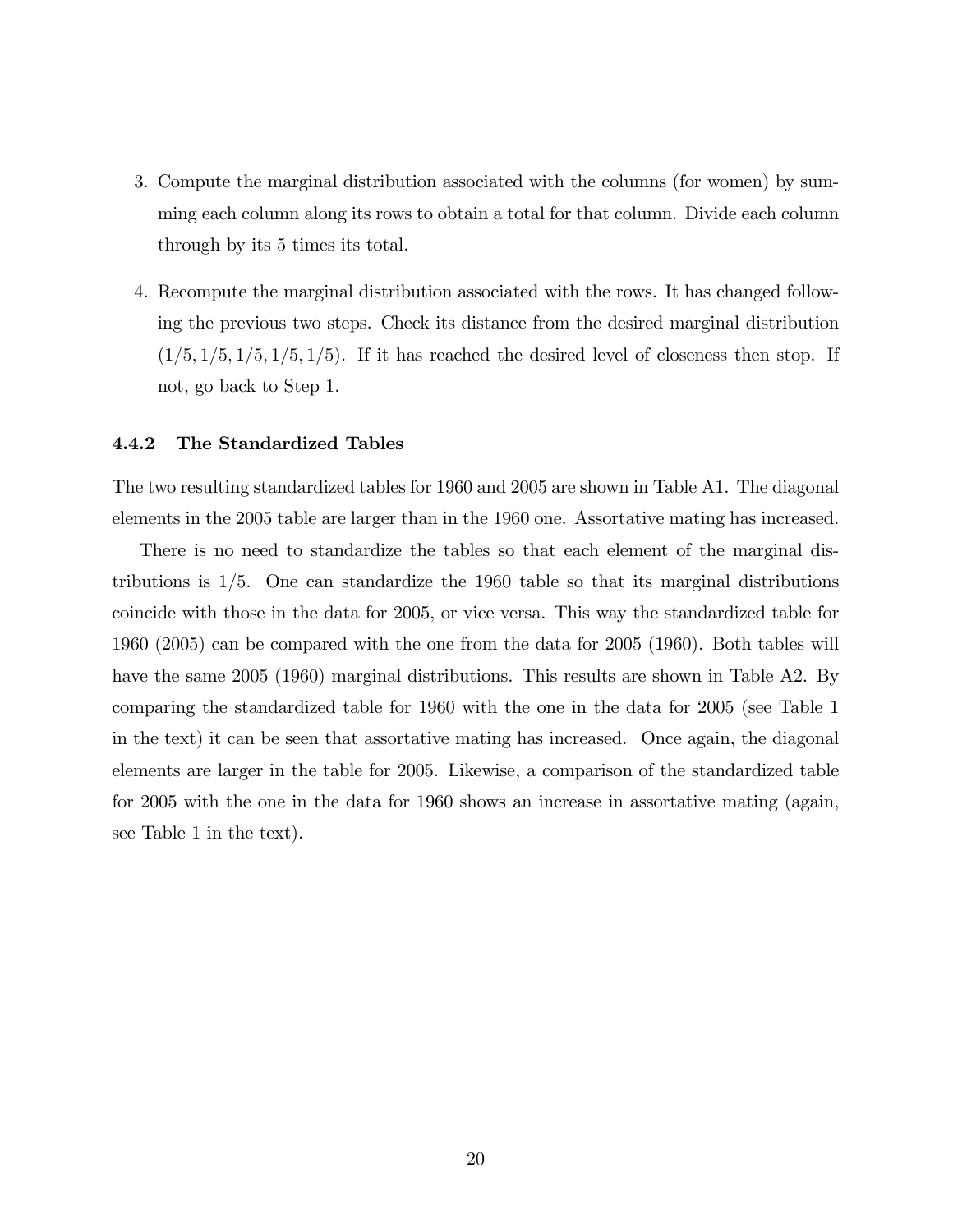| Marital Sorting by Education                 |       |             |       |             |       |  |
|----------------------------------------------|-------|-------------|-------|-------------|-------|--|
| 1960                                         |       |             |       |             |       |  |
| Marginal Distributions = $(1/5, \dots, 1/5)$ |       |             |       |             |       |  |
| Husband                                      | Wife  |             |       |             |       |  |
|                                              | HS-   | HS          | $C-$  | $\rm C$     | $C+$  |  |
| HS-                                          | 0.126 | 0.043       | 0.017 | 0.007       | 0.007 |  |
| HS                                           | 0.046 | 0.079       | 0.038 | 0.019       | 0.017 |  |
| $C-$                                         | 0.020 | 0.045       | 0.067 | 0.037       | 0.032 |  |
| $\overline{C}$                               | 0.005 | 0.023       | 0.047 | 0.081       | 0.043 |  |
| $C+$                                         | 0.002 | 0.010       | 0.031 | 0.055       | 0.102 |  |
| Marginal, Wives                              | 1/5   | 1/5         | 1/5   | 1/5         | 1/5   |  |
| 2005                                         |       |             |       |             |       |  |
| Marginal Distributions = $(1/5, \dots, 1/5)$ |       |             |       |             |       |  |
| HS-                                          | 0.146 | 0.035       | 0.014 | 0.004       | 0.002 |  |
| <b>HS</b>                                    | 0.035 | 0.088       | 0.047 | 0.019       | 0.011 |  |
| $C -$                                        | 0.013 | 0.047       | 0.079 | 0.038       | 0.023 |  |
| $\overline{C}$                               | 0.004 | 0.021       | 0.039 | 0.082       | 0.054 |  |
| $C+$                                         | 0.002 | 0.010       | 0.022 | 0.057       | 0.109 |  |
| Marginal, Wives                              |       | $1/5$ $1/5$ |       | $1/5$ $1/5$ | 1/5   |  |

Table A1: Standardized Contingency Table: Assortative Mating by Educational Class

Note: The upper panel shows the contingency table for 1960 when it has been normalized using the Sinkhorn-Knopp algorithm so that each element of marginal distributions over education for men and women equals  $1/5$ . The lower panel shows the same thing for 2005.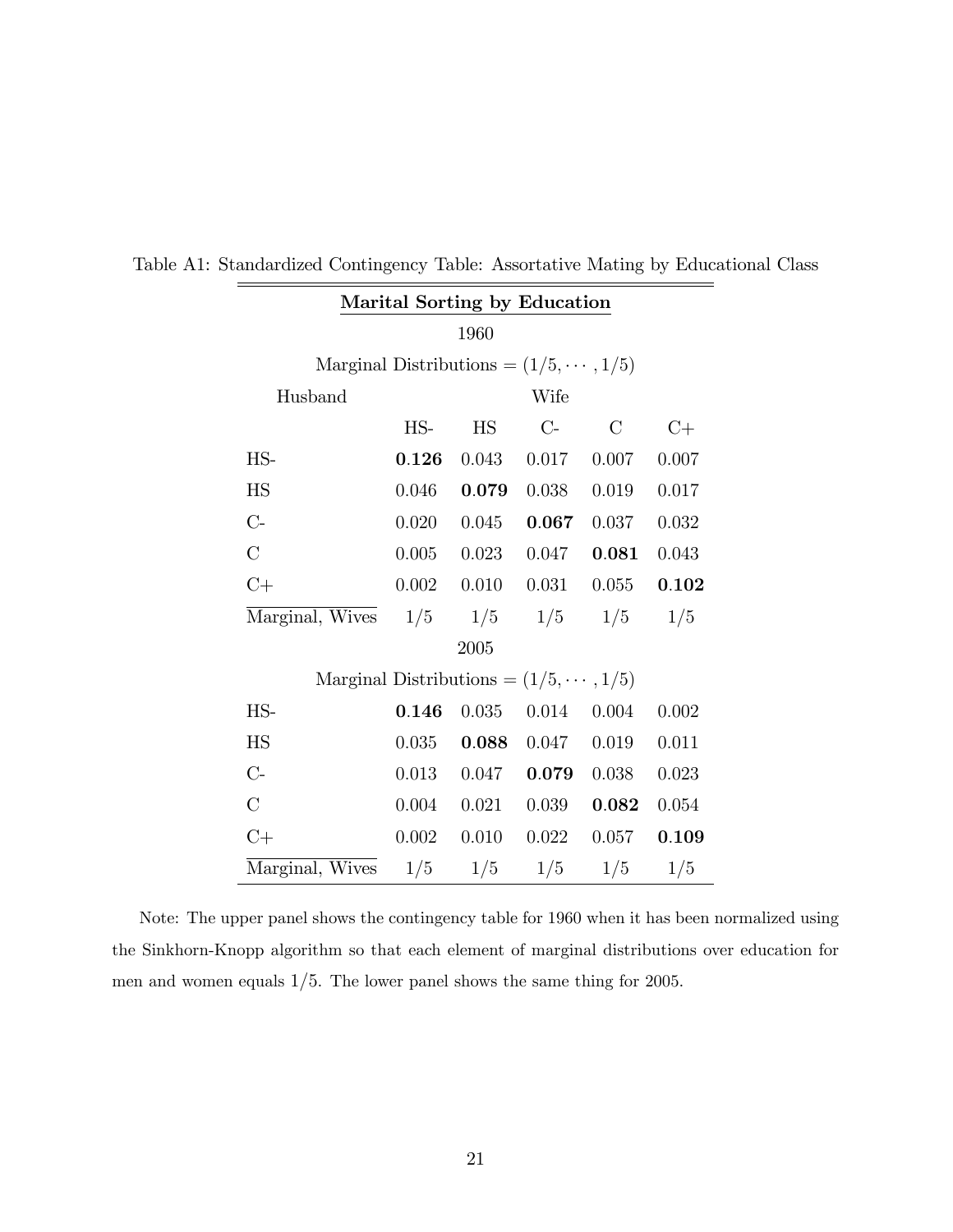| Marital Sorting by Education          |       |       |       |              |       |  |  |
|---------------------------------------|-------|-------|-------|--------------|-------|--|--|
| 1960                                  |       |       |       |              |       |  |  |
| Using the 2005 Marginal Distributions |       |       |       |              |       |  |  |
| Husband                               |       | Wife  |       |              |       |  |  |
|                                       | HS-   | HS    | $C-$  | $\mathcal C$ | $C+$  |  |  |
| HS-                                   | 0.029 | 0.035 | 0.011 | 0.005        | 0.003 |  |  |
| <b>HS</b>                             | 0.030 | 0.186 | 0.072 | 0.040        | 0.019 |  |  |
| $C-$                                  | 0.008 | 0.065 | 0.079 | 0.048        | 0.022 |  |  |
| $\overline{C}$                        | 0.002 | 0.032 | 0.055 | 0.101        | 0.028 |  |  |
| $C+$                                  | 0.001 | 0.010 | 0.025 | 0.048        | 0.047 |  |  |
| Marginal, Wives                       | 0.070 | 0.329 | 0.242 | 0.241        | 0.118 |  |  |
| 2005                                  |       |       |       |              |       |  |  |
| Using the 1960 Marginal Distributions |       |       |       |              |       |  |  |
| HS-                                   | 0.354 | 0.114 | 0.015 | 0.002        | 0.000 |  |  |
| <b>HS</b>                             | 0.054 | 0.183 | 0.033 | 0.007        | 0.001 |  |  |
| $C-$                                  | 0.011 | 0.054 | 0.031 | 0.008        | 0.001 |  |  |
| $\overline{C}$                        | 0.004 | 0.027 | 0.017 | 0.019        | 0.003 |  |  |
| $C+$                                  | 0.002 | 0.017 | 0.013 | 0.017        | 0.009 |  |  |
| Marginal, Wives                       | 0.425 | 0.396 | 0.110 | 0.054        | 0.016 |  |  |

Table A2: Standardized Contingency Table: Assortative Mating by Educational Class

Note: The upper panel shows the contingency table for 1960 when it has been normalized using the Sinkhorn-Knopp algorithm so that the marginal distributions for men and women over education equal what there are in the data for 2005. The lower panel shows the contingency table for 2005 when it has been normalized so that the marginal distributions for men and women equal what there are in the data for 1960.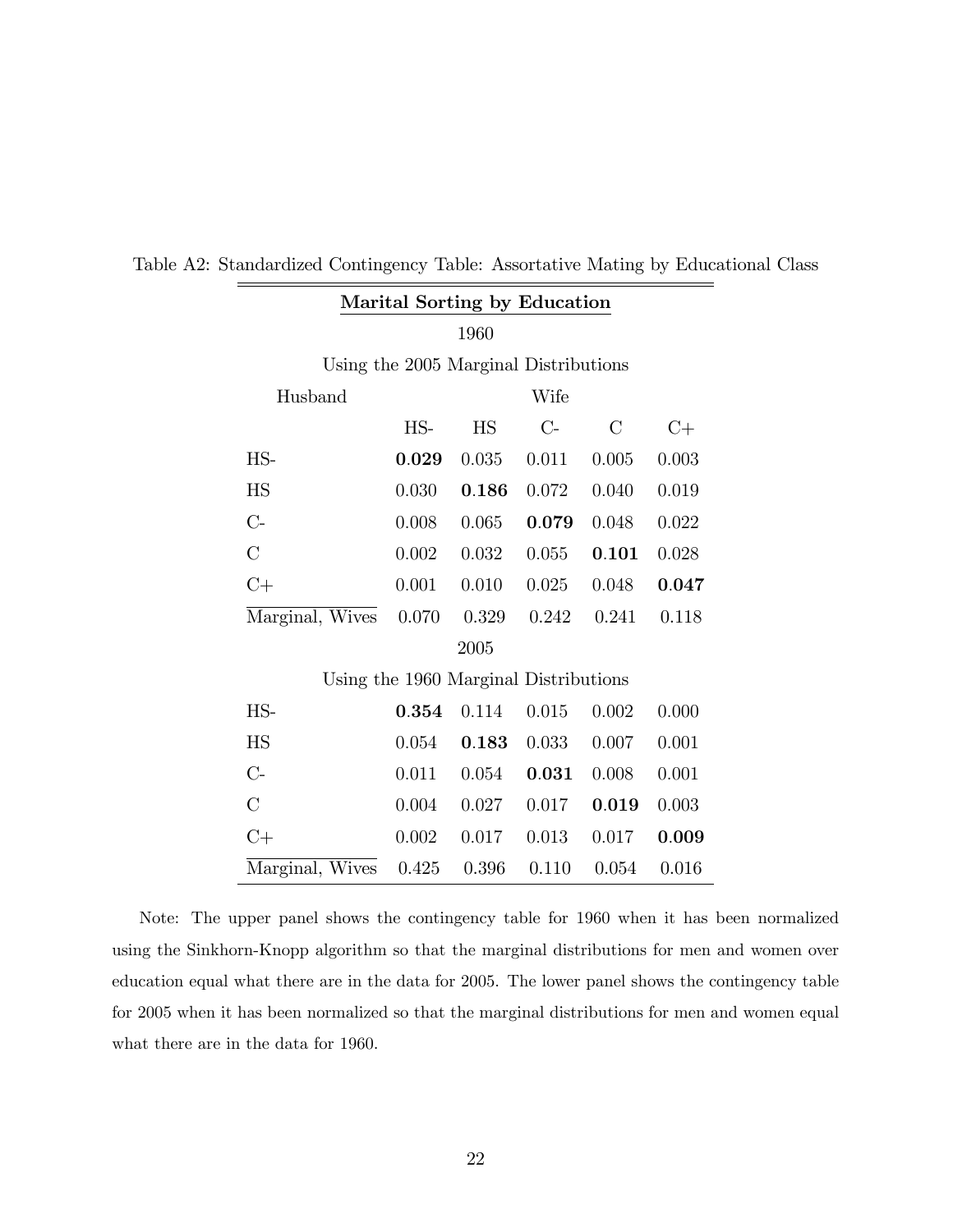### 4.5 A Brief Literature Review

The increase in assortative mating in the U.S. has also been examined by Hou and Myles (2008), Lam (1997), Qian and Preston (1993), and Schwartz and Mare (2005) to name a few papers. Siow (2013) documents an increase in educational homogamy, but not a general increase in positive assortative matching. Lam (1997) and Schwartz (2010) discuss the relationship between assortative mating and income inequality. Cancian and Reed (1998, 1999) also focus on the role that married female-labor force participation plays in the relationship between assortative mating and income inequality.